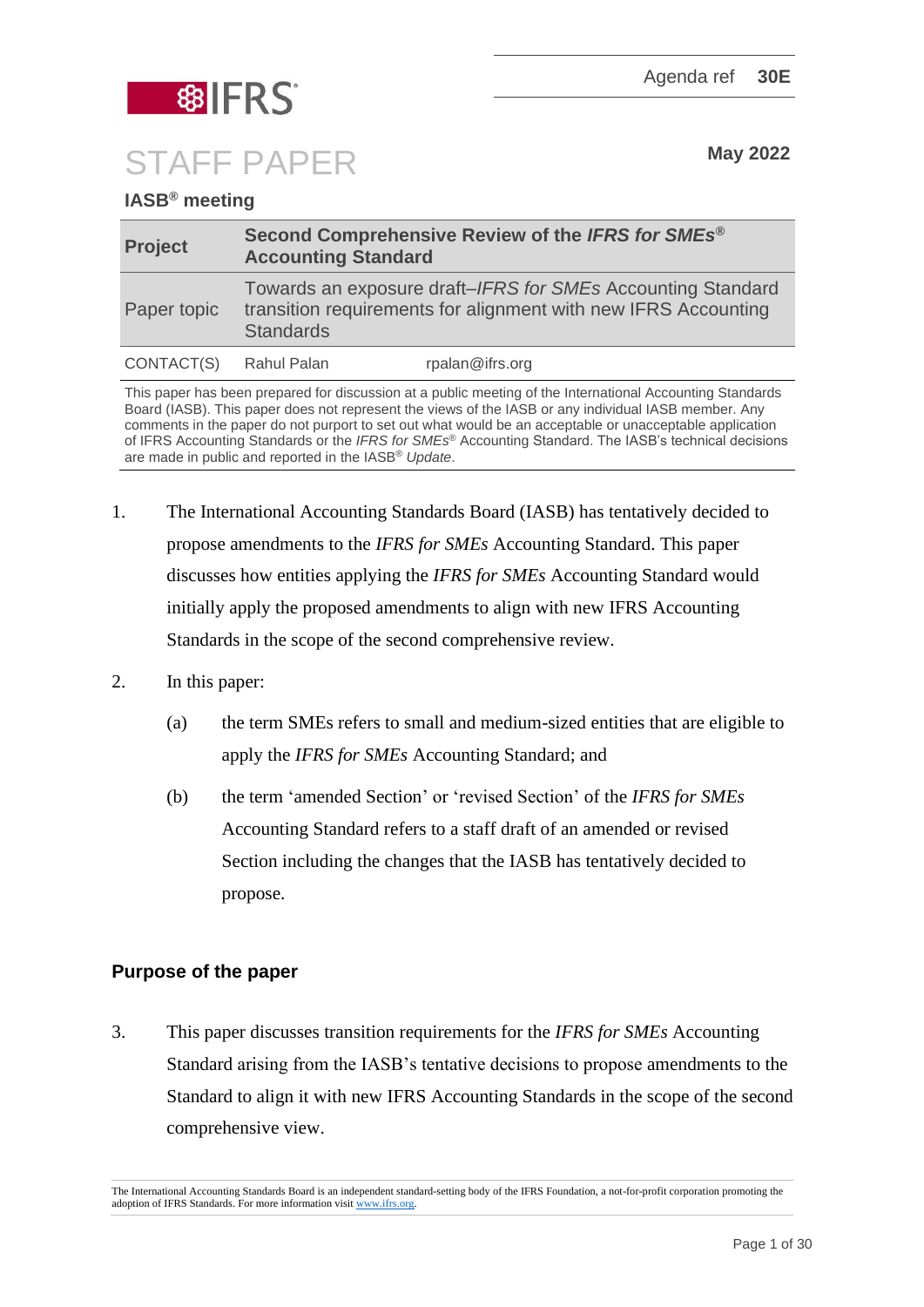## **Summary of staff recommendations**

4. The staff recommendations are summarised in Appendix A to this paper. The recommendations use the transition requirements and reliefs of the new IFRS Accounting Standards as the starting point and supplement these with reliefs for SMEs.

#### **Structure of this paper**

5. Paragraphs [8–](#page-2-0)[12](#page-3-0) of this paper discuss the approach to developing transition requirements. For each section of the Standard that the IASB has tentatively decided to align with new IFRS Accounting Standards, the staff analysis in this paper is structured as follows:

| Section of the IFRS for SMEs Accounting<br><b>Standard</b>         | Paragraphs of this<br>paper |
|--------------------------------------------------------------------|-----------------------------|
| <b>Section 11 Basic Financial Instruments</b>                      | $13 - 22$                   |
| Section 9 Consolidated and Separate<br><b>Financial Statements</b> | $23 - 35$                   |
| Section 15 <i>Investments in Joint Ventures</i>                    | $36 - 41$                   |
| Section 19 Business Combinations and<br>Goodwill                   | $42 - 44$                   |
| Section 23 Revenue                                                 | $45 - 63$                   |
| New section Fair Value Measurement                                 | 64–66                       |

- 6. The questions for the IASB are included at the end of the staff analysis for each section of the *IFRS for SMEs* Accounting Standard.
- 7. Appendix A to this paper includes a summary of the staff recommendations.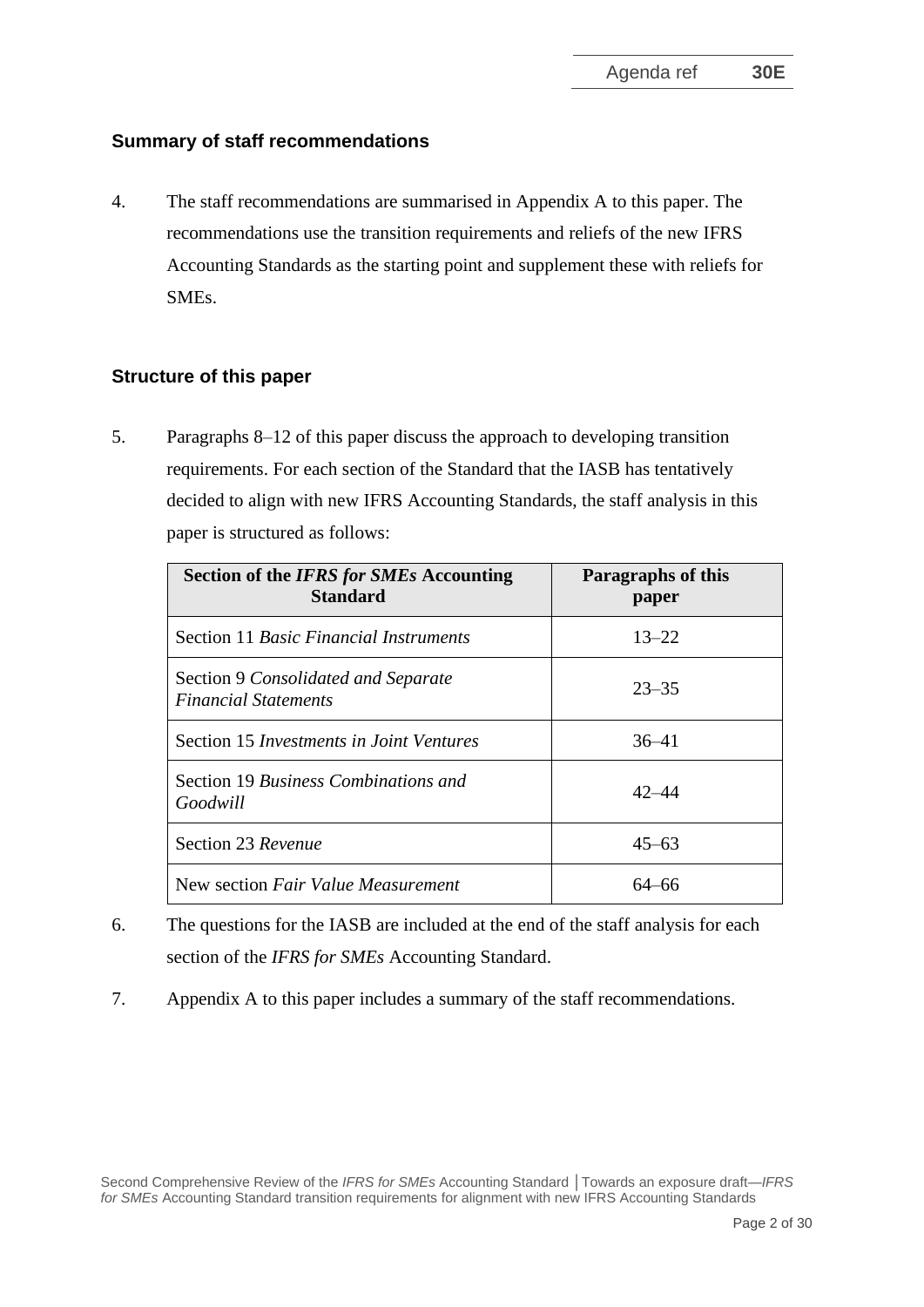## **Approach to developing the transition requirements**

- <span id="page-2-0"></span>8. The staff think that transition requirements and reliefs of new IFRS Accounting Standards can be used as the starting point to develop transition requirements to be proposed in the Exposure Draft of the Third Edition of the *IFRS for SMEs* Accounting Standard. This is because an SME should have at least the same transition reliefs the IASB provided to entities that transitioned to the new IFRS Accounting Standards that the *IFRS for SMEs* Accounting Standard is being aligned with.
- 9. The transition requirements in this paper have been developed by applying the approach in paragraph [8](#page-2-0) of this paper and then assessing whether additional transition relief and/or transition disclosures are needed.

## *Requirements of the* **IFRS for SMEs** *Accounting Standard for changes in accounting policies*

- 10. Paragraph 10.11(a) of the *IFRS for SMEs* Accounting Standard requires an entity to account for a change in accounting policy resulting from a change in the requirements of the Standard in accordance with the transition requirements, if any, specified in the change in the requirements.
- 11. Paragraph 10.13 of the *IFRS for SMEs* Accounting Standard states that, when an amendment to the Standard has an effect on the current period or any prior period, or might have an effect on future periods, an entity is required to disclose:
	- (a) the nature of the change in accounting policy;
	- (b) for the current period and each prior period presented, to the extent practicable, the amount of the adjustment for each financial statement line item affected;
	- (c) the amount of the adjustment relating to periods before those presented, to the extent practicable; and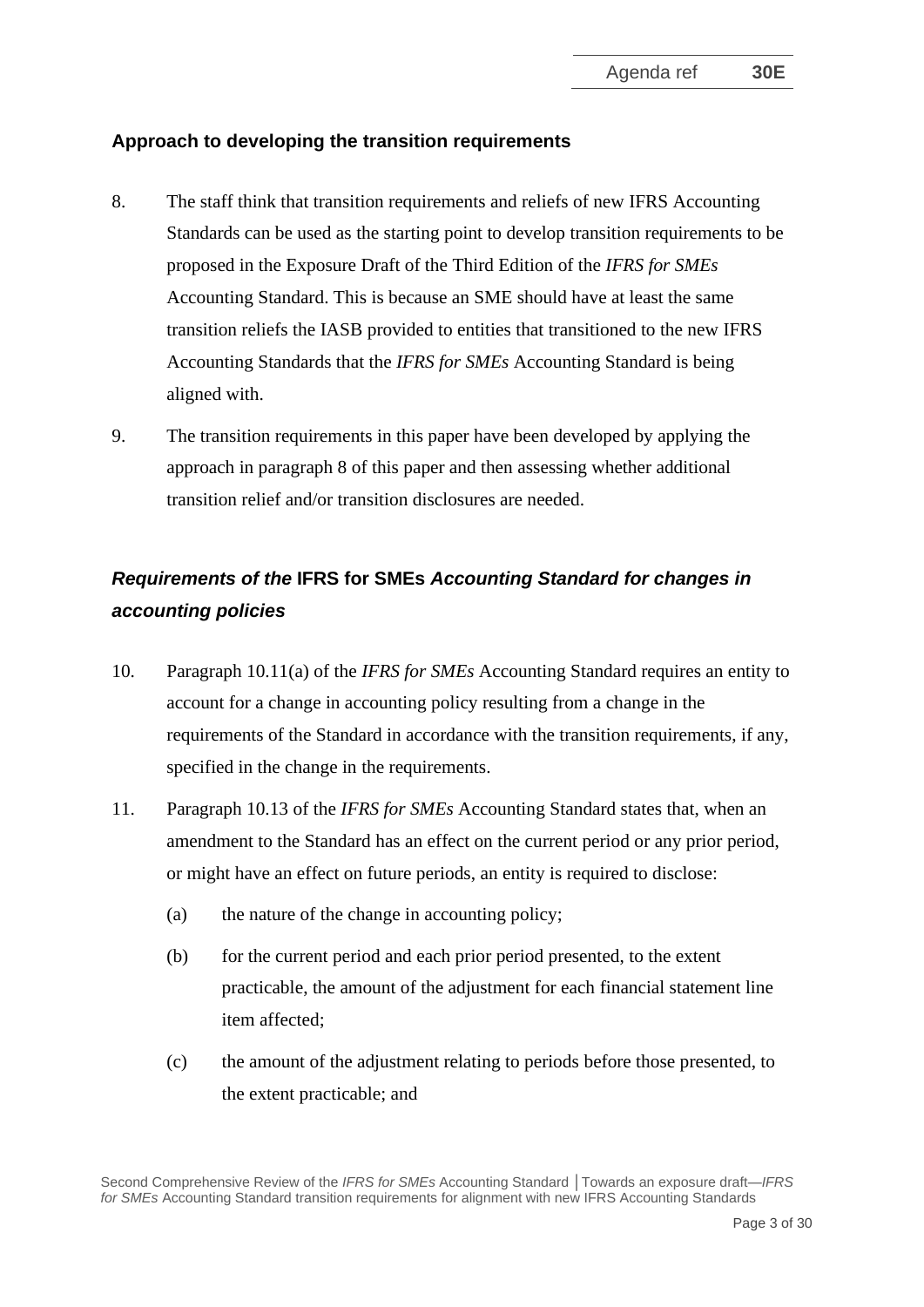(d) an explanation if it impracticable to determine the amount to be disclosed in (b) or (c).

Paragraph 10.13 will apply when an SME initially applies the Third Edition of the *IFRS for SMEs* Accounting Standard.

<span id="page-3-0"></span>12. Paragraph 10.12 of the *IFRS for SMEs* Accounting Standard states that, when a change in accounting policy is applied retrospectively but it is impracticable to determine the individual-period effects of a change in accounting policy on comparative information for one or more prior periods presented, an SME is required to apply the new accounting policy to the carrying amounts of assets and liabilities at the beginning of the earliest period for which retrospective application is practicable, which may be the current period, and shall make a corresponding adjustment to the opening balance of each affected component of equity for that period.

## **Section 11** *Basic Financial Instruments*

#### *Amendments the IASB has tentatively decided to propose*

- <span id="page-3-1"></span>13. The IASB has tentatively decided to propose amendments to Section 11 of the *IFRS for SMEs* Accounting Standard:
	- (a) to remove the option to apply the recognition and measurement requirements for financial instruments in IFRS Accounting Standards (the 'fallback' to IAS 39 *Financial Instruments: Recognition and Measurement*)*;*
	- (b) to supplement the examples in Section 11 with a principle for classifying financial assets based on their contractual cash flow characteristics (supplementary principle);
	- (c) to define 'financial guarantee contract' using the definition in IFRS 9 *Financial Instruments* and require the issuer to initially measure the contract at the premium received (plus the present value of any future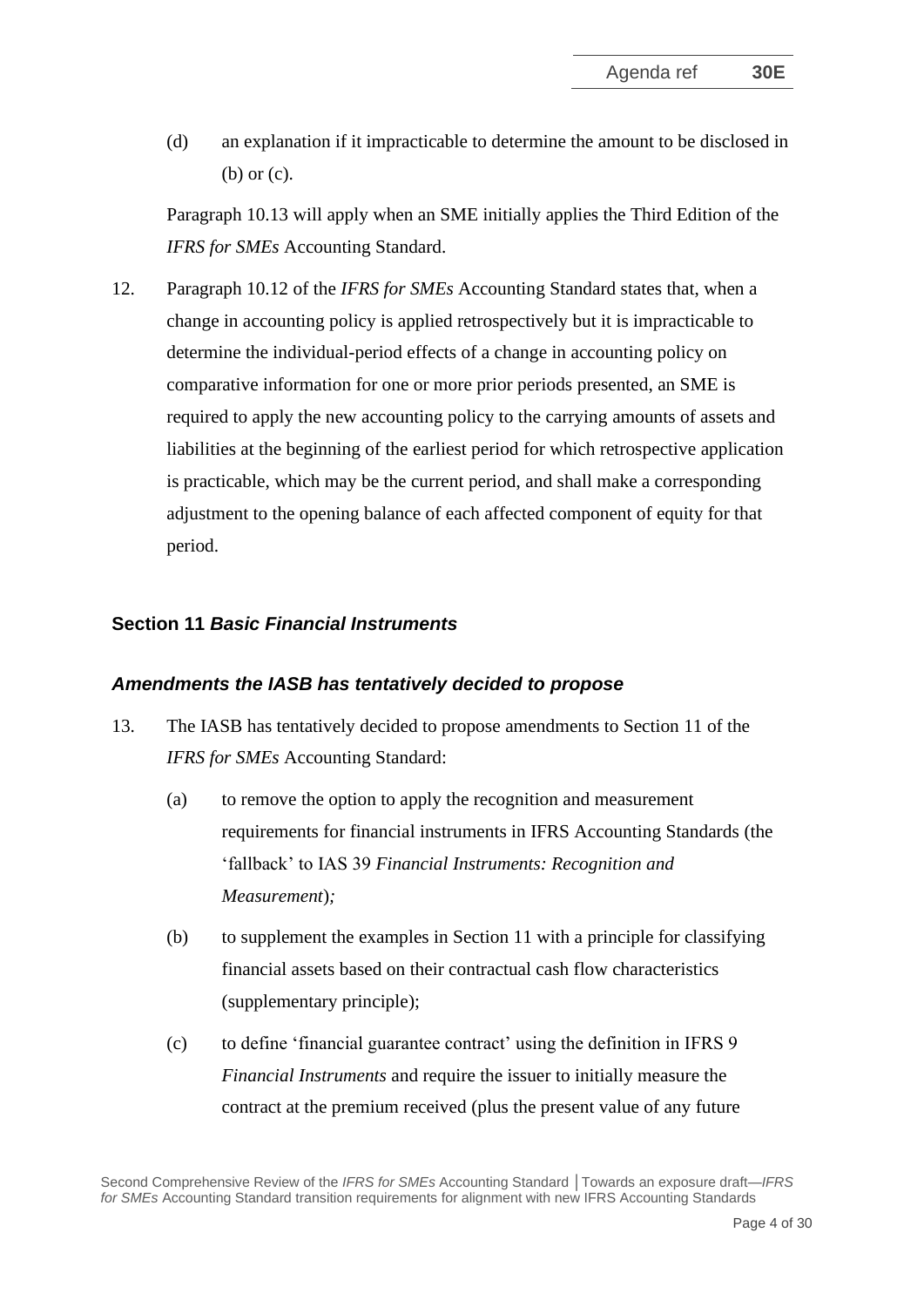premium payments receivable) and subsequently measure it at the higher of:

- (i) expected credit losses; and
- (ii) amount initially recognised, if any, amortised on a straight-line basis over the life of the guarantee.
- (d) to require SMEs to use an expected credit loss model for financial assets measured at amortised cost except for trade receivables and contract assets within the scope of Section 23 *Revenue*.

#### *Staff analysis*

- 14. As the IASB has tentatively decided to propose removing the optional fallback to IAS 39 (see paragraph [13\(](#page-3-1)a) of this paper), SMEs implementing the Third Edition of the *IFRS for SMEs* Accounting Standard can be segregated into two:
	- (a) SMEs transitioning from the recognition and measurement requirements of IAS 39 to the amended Section 11; and
	- (b) SMEs transitioning from the recognition and measurement requirements in Sections 11 and 12 to the amended Section  $11<sup>1</sup>$

#### *SMEs applying the optional fallback to IAS 39*

15. For SMEs that are transitioning from the recognition and measurement requirements of IAS 39 to the amended Section 11, the staff think that SMEs would benefit from transitional relief from retrospective application, similar to that for financial instruments in Section 35 *Transition to the IFRS for SMEs*. This is because Section 35 applies to a first-time adopter of the *IFRS for SMEs* Accounting Standard regardless of whether its previous accounting framework was IFRS Accounting Standards or another set of generally accepted accounting principles.

<sup>&</sup>lt;sup>1</sup> In the Third Edition of the *IFRS for SMEs* Accounting Standard, the staff expect to combine Section 11 *Basic Financial Instruments* and Section 12 *Other Financial Instrument Issues* into a single section renamed as Section 11 *Financial Instruments*.

Second Comprehensive Review of the *IFRS for SMEs* Accounting Standard **│**Towards an exposure draft—*IFRS for SMEs* Accounting Standard transition requirements for alignment with new IFRS Accounting Standards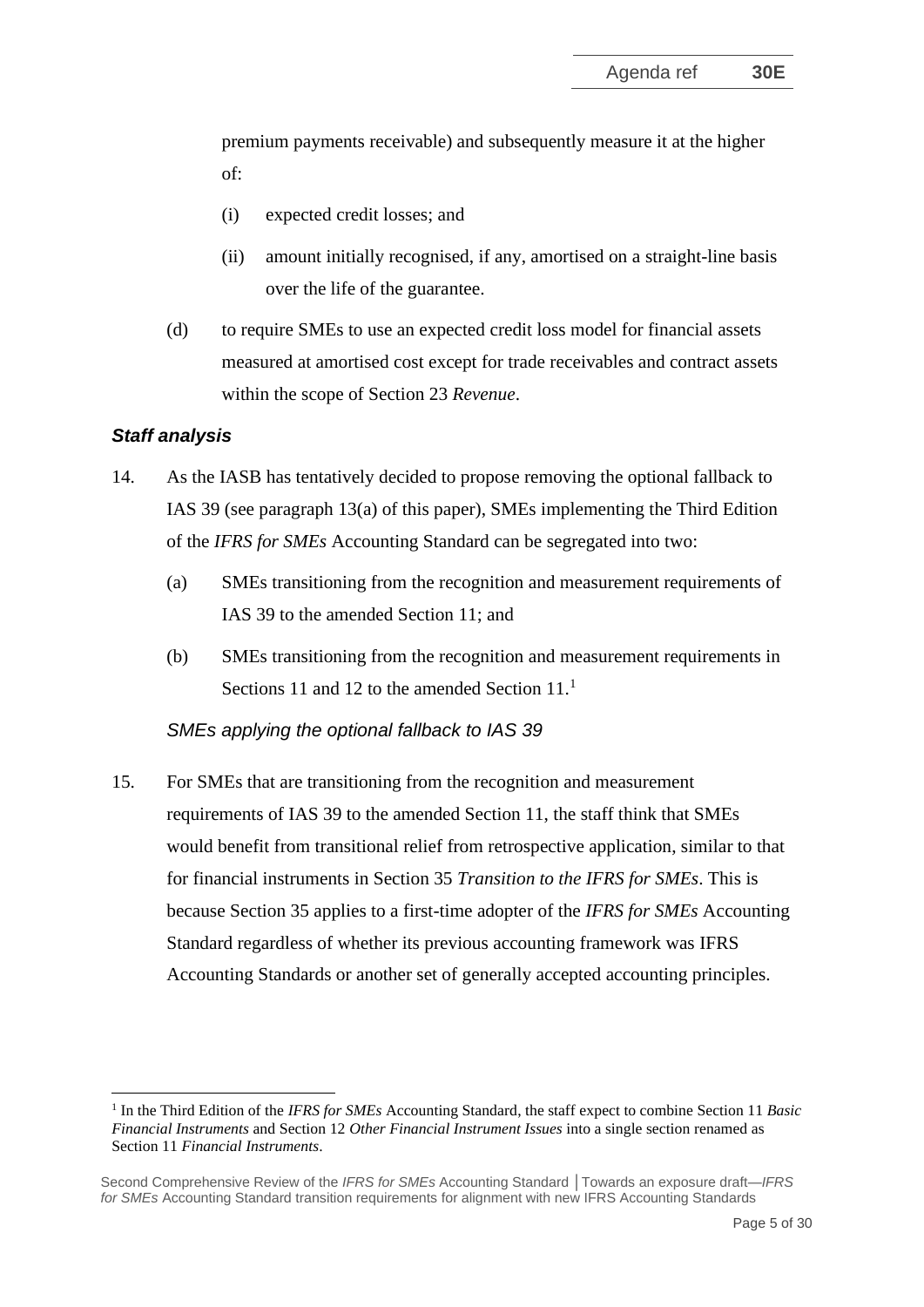- 16. Section 35 requires an entity on transition to the *IFRS for SMEs* Accounting Standard to recognise all assets and liabilities whose recognition is required by the Standard. Further, it contains transition reliefs for:
	- (a) derecognition of financial assets and liabilities in paragraph 35.9(a) of the *IFRS for SMEs* Accounting Standard, which states that:
		- (i) derecognised financial assets and liabilities shall not be recognised on adoption of the *IFRS for SMEs* Accounting Standard; and
		- (ii) recognised financial assets and liabilities requiring derecognition on adoption of the *IFRS for SMEs* Accounting Standard can be either derecognised or continue to be recognised until disposed of or settled; and
	- (b) hedge accounting. 2
- 17. In addition to the reliefs discussed in paragraph 16 of this paper, the staff believe SMEs transitioning from IAS 39 would benefit from the following reliefs that the IASB provided to entities initially applying IFRS 9:
	- (a) paragraph 7.2.3 of IFRS 9 requires an entity to assess classification of financial assets based on facts and circumstances at the date of initial application and apply the resulting classification retrospectively.

<sup>2</sup> Applying paragraph 35.9(b) of the *IFRS for SMEs* Accounting Standard, an entity shall not change its hedge accounting before the date of transition to the *IFRS for SMEs* Accounting Standard for hedging relationships that no longer exist at the date of transition. For hedging relationships that exist at the date of transition, the entity shall follow the hedge accounting requirements of Section 12 *Other Financial Instrument Issues* (which are being brought into the amended Section 11 unchanged), including the requirements for discontinuing hedge accounting for hedging relationships that do not meet the conditions of Section 12.

Second Comprehensive Review of the *IFRS for SMEs* Accounting Standard **│**Towards an exposure draft—*IFRS for SMEs* Accounting Standard transition requirements for alignment with new IFRS Accounting Standards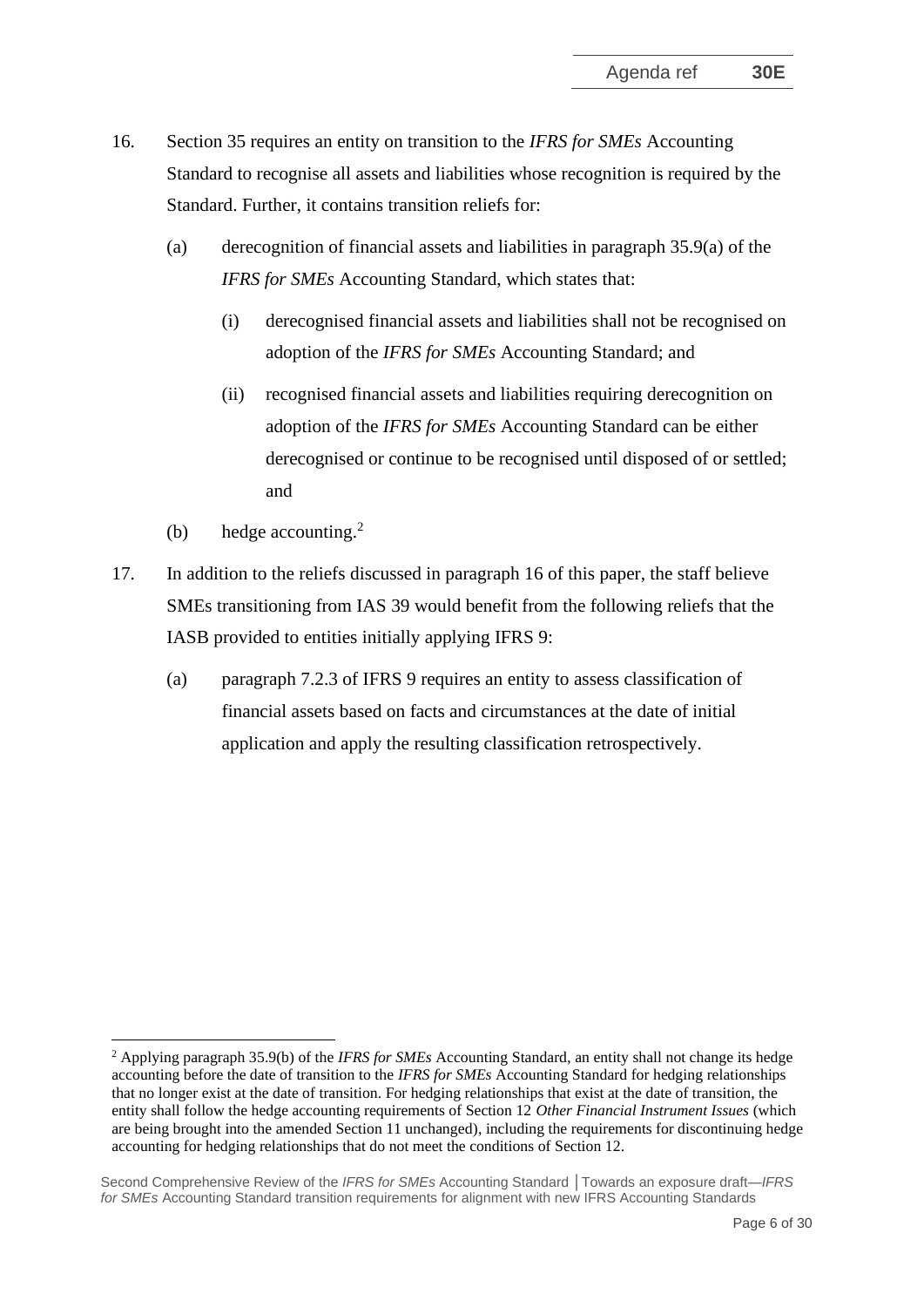- (b) paragraph 7.2.11 of IFRS 9 states that if it is impracticable for entities to apply the effective interest method retrospectively an entity is required to treat:
	- (i) fair value of the financial asset or financial liability at the end of each comparative period presented as the gross carrying amount of that financial asset or amortised cost of that financial liability; and
	- (ii) fair value of the financial asset or financial liability at the date of initial application as the deemed gross carrying amount of that financial asset and deemed amortised cost of that financial liability at that date.

## *SMEs applying Section 11 and 12*

- <span id="page-6-0"></span>18. For the supplementary principle in paragraph [13\(](#page-3-1)b) of this paper, the staff have identified two approaches for SMEs transitioning from Sections 11 and 12 of the Standard to the amended Section 11. The staff recommend the approach described in paragraph [18\(](#page-6-0)a) of this paper (first approach) as the transition method for such SMEs:
	- (a) first approach—such SMEs would apply the supplementary principle retrospectively, subject to the impracticable exemption discussed in paragraph [12](#page-3-0) of this paper. The principle supplements the existing guidance in Section 11 for classifying financial assets based on their contractual cash flow characteristics. The staff do not anticipate SMEs having to change their existing classification of financial assets on introduction of this supplementary principle, and therefore consider no transition relief necessary.
	- (b) second approach—such SMEs would apply the supplementary principle prospectively, which results in financial assets existing at the date of initial application not being reassessed for changes in classification. Only financial assets initially recognised on or after the date of initial application would be assessed applying the supplementary principle. The staff believe the supplementary principle acts as catch-all provision for SMEs that hold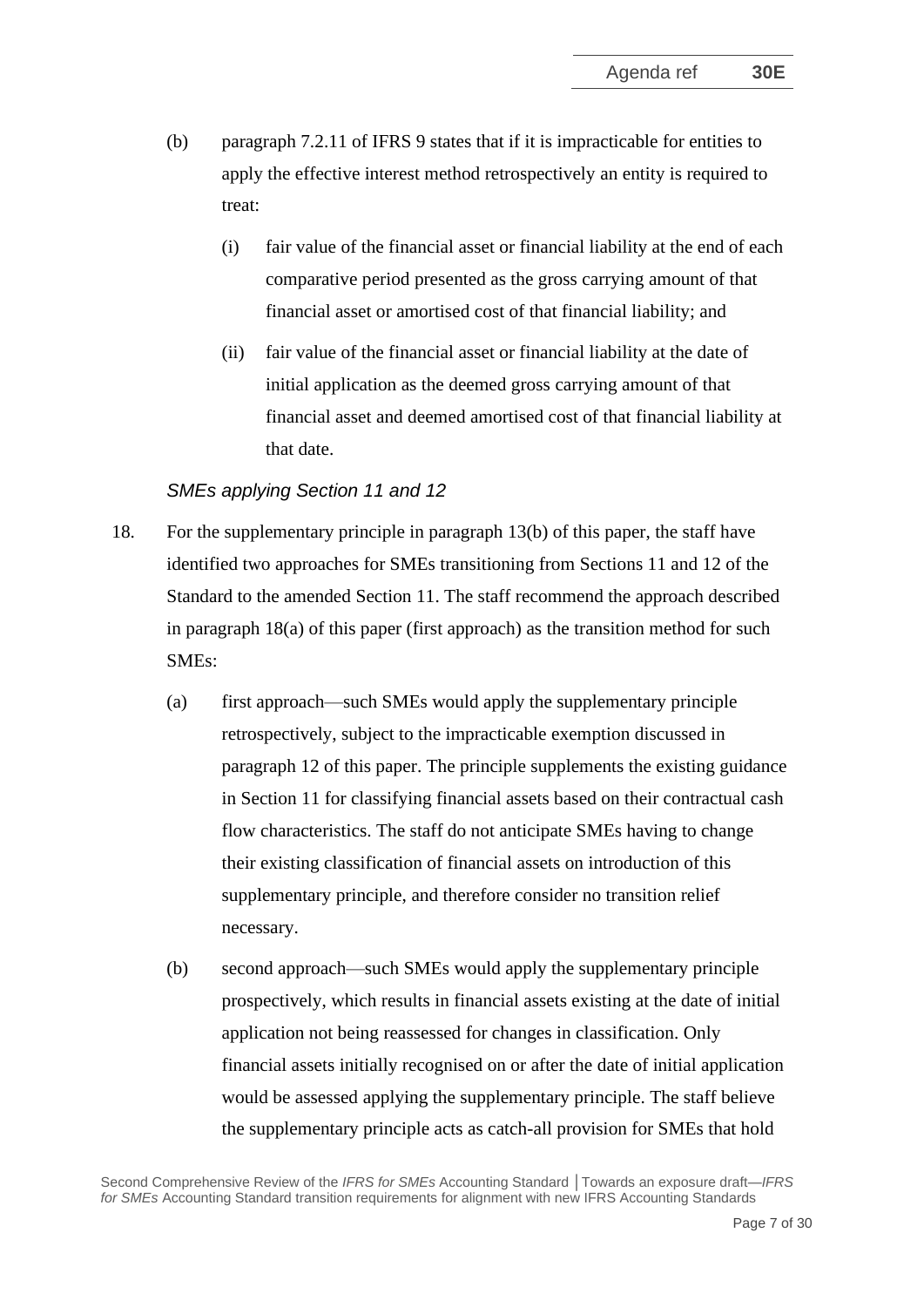complex financial instruments, and that a retrospective change in classification (and with that remeasurement) would be burdensome for SMEs. However, the staff think it would be rare for an SME to hold complex financial instruments and not apply the optional fallback to IAS 39 for recognition and measurement of financial instruments. Hence, this transition relief would not necessarily affect comparability.

- 19. The transition relief corresponding to the amendments in paragraph [13\(](#page-3-1)c) of this paper for issued financial guarantee contracts available when IFRS 9 was initially applied is not needed for SMEs because the accounting treatment for financial guarantee contracts to be proposed is based on simplified principles discussed in Agenda Paper 30B *Towards an Exposure Draft—IFRS 9 Financial Instruments (issued financial guarantee contracts)* of the March 2022 IASB meeting. In the staff's view the simplified accounting treatment can be applied retrospectively, subject to the impracticable exemption for SMEs discussed paragraph [12](#page-3-0) of this paper.
- 20. The transition relief corresponding to the amendments in paragraph [13\(](#page-3-1)d) of this paper for expected credit losses available when IFRS 9 was initially applied relates to the concept of significant increase in credit risk. This does not apply to the expected credit loss model to be proposed, which requires recognition of lifetime expected credit losses. Therefore, the staff believe the expected credit loss model to be proposed can be applied retrospectively, subject to the impracticable exemption for SMEs discussed paragraph [12](#page-3-0) of this paper.

#### *Staff recommendation*

- <span id="page-7-0"></span>21. The staff recommend the IASB propose the following for entities transitioning from IAS 39:
	- (a) require application of requirements in paragraph 35.9(a)–(b) of the *IFRS for SMEs* Accounting Standard for derecognition of financial assets and liabilities and hedge accounting;
	- (b) require SMEs to assess classification of financial assets based on facts and circumstances that exist on the date of initial application under the amended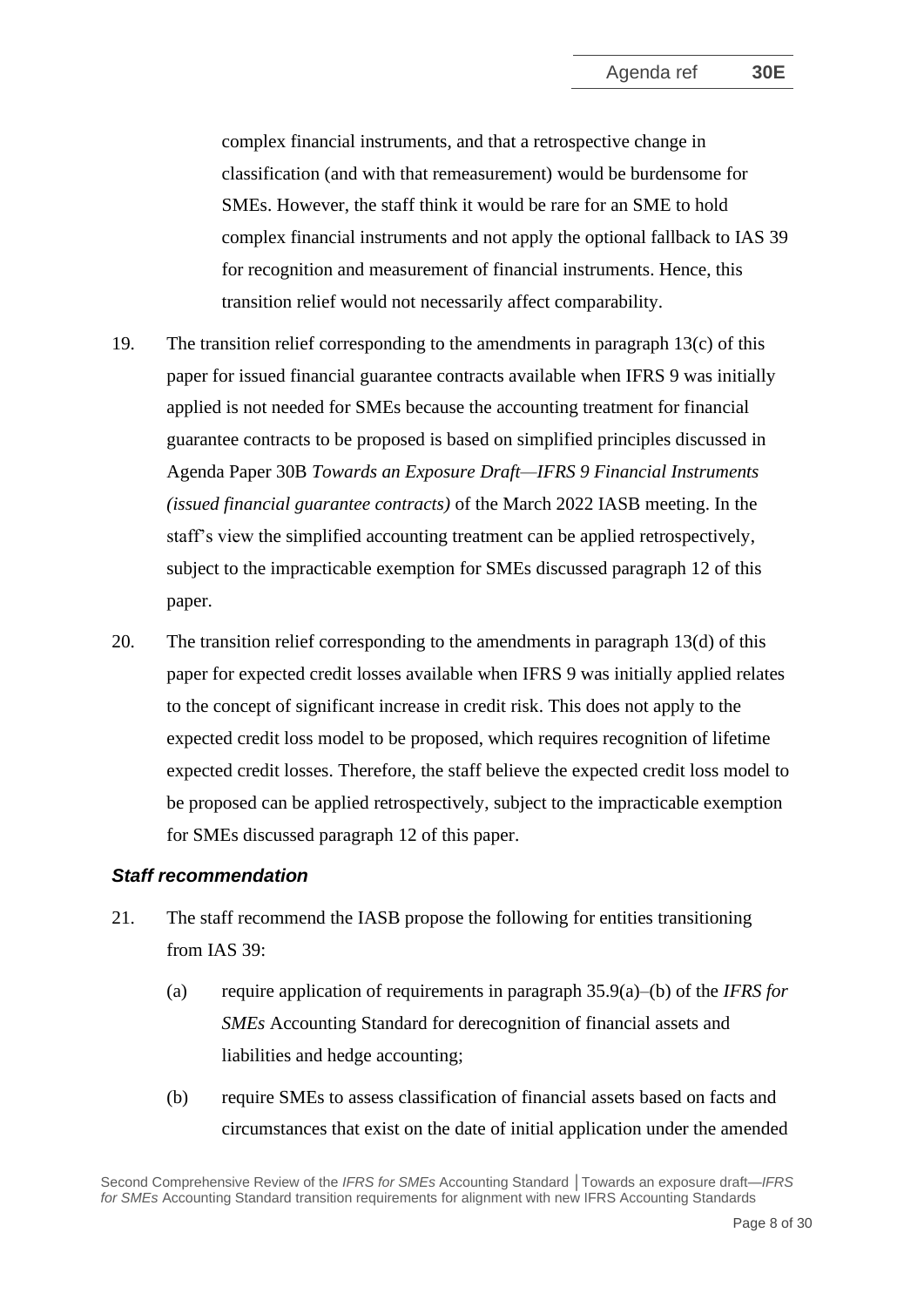guidance of Section 11 and apply the resulting classification retrospectively; and

- (c) SMEs that find it impracticable to apply the effective interest method retrospectively, to treat the fair value of the financial asset or financial liability at the date of initial application and at the end of each prior period presented as gross carrying amount (deemed) for financial assets and amortised cost (deemed) for financial liabilities.
- <span id="page-8-0"></span>22. SMEs transitioning from Sections 11 and 12 to the amended Section 11 apply the amended Section 11 retrospectively, subject to the impracticable exemption for SMEs discussed paragraph [12](#page-3-0) of this paper.

#### **Question 1 for the IASB**

Does the IASB agree with the staff recommendation to propose transition requirements in the *IFRS for SMEs* Accounting Standard as set out in paragraphs [21](#page-7-0)[–22](#page-8-0) of this paper, for Section 11?

## **Section 9** *Consolidated and Separate Financial Statements*

#### *Amendments the IASB has tentatively decided to propose*

- <span id="page-8-1"></span>23. The IASB has tentatively decided to propose amendments to Section 9 of the *IFRS for SMEs* Accounting Standard to align with IFRS 10 *Consolidated Financial Statements* by:
	- (a) aligning the control model as a single basis of control;
	- (b) retaining the simplification in paragraph 9.5 of the *IFRS for SMEs*  Accounting Standard that control is presumed to exist when the parent entity owns (directly or indirectly) more than half of the voting power of an entity; and
	- (c) requiring a parent that loses control of a subsidiary to remeasure any retained interest in the former subsidiary at fair value.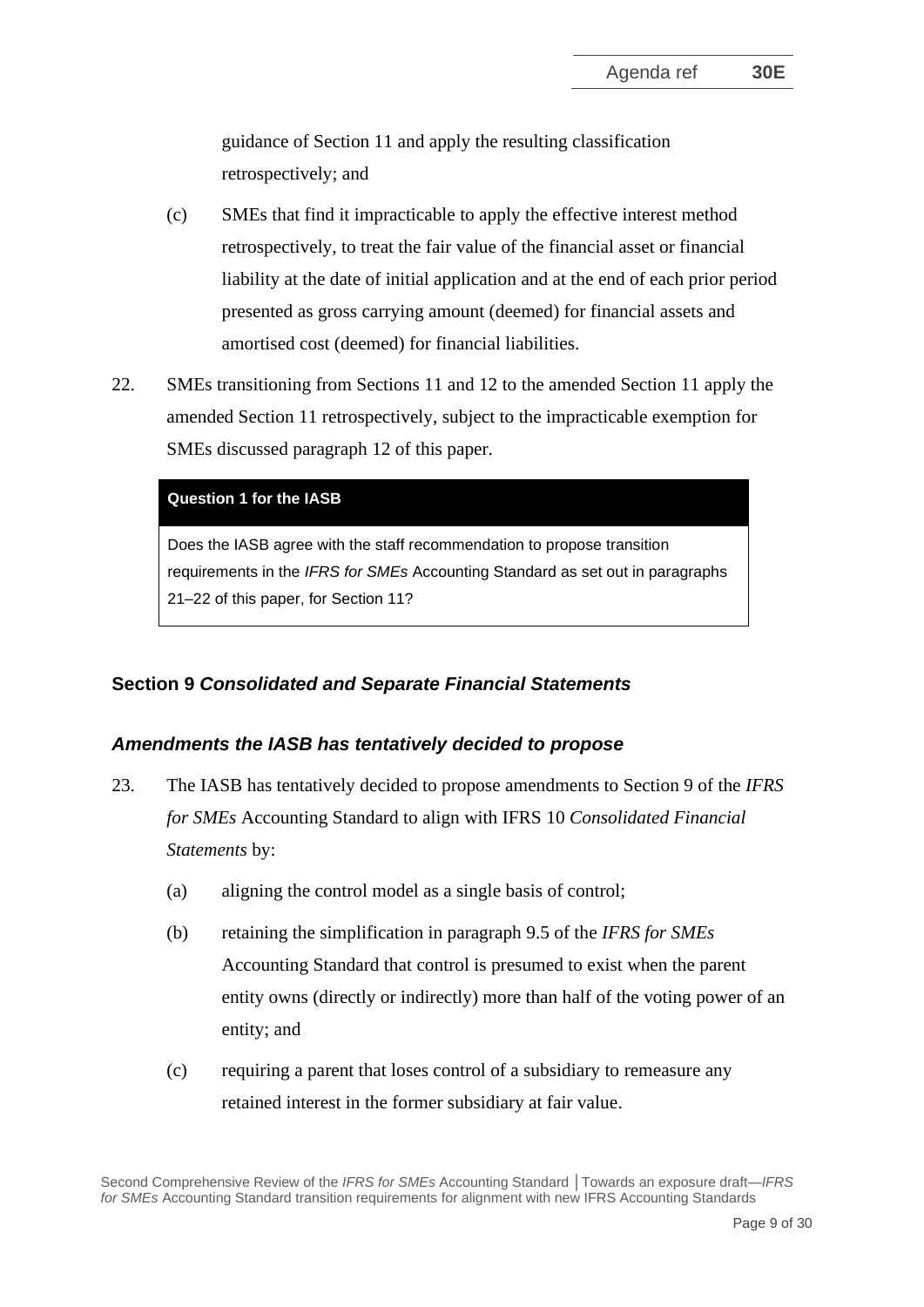## *Staff analysis*

- 24. Paragraph [23\(](#page-8-1)c) of this paper is a consequential amendment arising from amendments to Section 19 *Business Combinations and Goodwill*. The staff will bring a paper to the IASB on transition requirements for paragraph [23\(](#page-8-1)c) of this paper at a future meeting.
- 25. When IFRS 10 was issued, the IASB included transition reliefs from retrospective application required by IAS 8 *Accounting Policies, Changes in Accounting Estimates and Errors* in relation both to consolidating investees that were not previously consolidated and no longer consolidating investees that were previously consolidated.
- <span id="page-9-0"></span>26. On initial application of IFRS 10 if an investor concludes it shall consolidate an investee that was not previously consolidated:
	- (a) paragraph C4 of IFRS 10 requires the investor measures the assets, liabilities and non-controlling interests (including goodwill, if the investee is a business) as if the investees had been consolidated from the date the investee obtained control based on the definition of control in IFRS 10; and
	- (b) if it is impracticable for the investor to apply the requirements in paragraph C4 of IFRS 10, paragraph C4A of IFRS 10 requires the investor applies the requirements of IFRS 3 as of the deemed acquisition date (including recognition of goodwill if the investee is a business). The deemed acquisition date is the beginning of the earliest period in which the application of the requirements is practicable, which could be the beginning of the current period.
- 27. In developing the transitional relief:
	- (a) the IASB explained in paragraph BC196 of the Basis for Conclusions on IFRS 10 that when an investor consolidates investees previously accounted for using the equity method, information may often be available to consolidate investees retrospectively as if IFRS 10 had always been in place.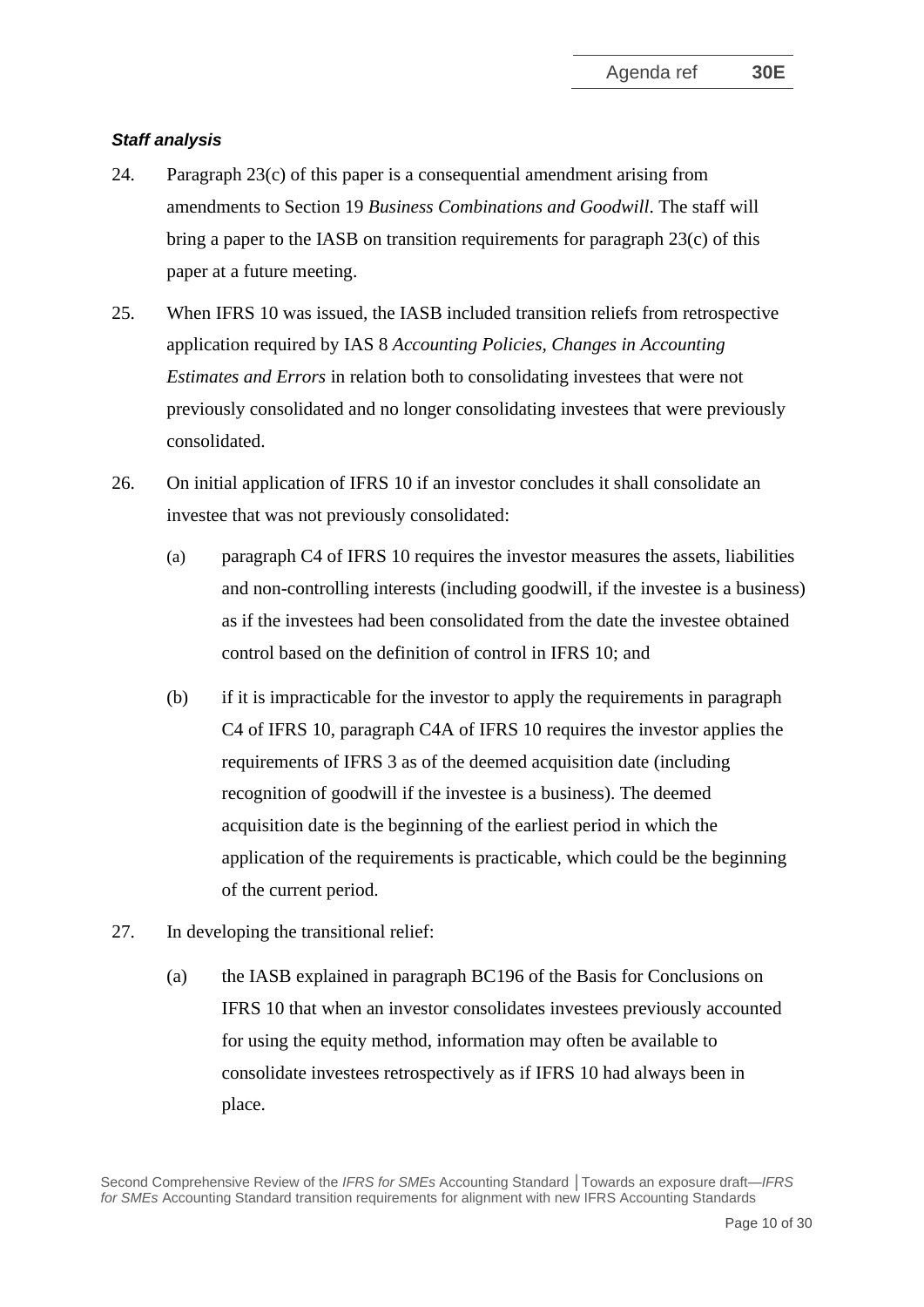- (b) the IASB explained in paragraph BC197 of the Basis for Conclusions on IFRS 10 that in some circumstances retrospective application would not be practicable and therefore the investor would be permitted to apply the transition relief of paragraph C4A of IFRS 10 (see paragraph [26\(](#page-9-0)b) of this paper).
- 28. If applying IFRS 10 initially an investor concludes that it will no longer consolidate an investee:
	- (a) paragraph C5 of IFRS 10 requires that the investor measures its interest in the investee at the amount at which it would have been measured if the requirements in IFRS 10 had been effective when the investor became involved with the investee without obtaining control or losing control in the investee, based on the definition of control in IFRS 10; and
	- (b) when it is impracticable for the investor to apply the requirements in paragraph C5 of IFRS 10, paragraph C5A of IFRS 10 permits the investor to apply the requirements in IFRS 10 at the earliest date at which application is practicable, which could be the beginning of the current period.
- 29. Paragraph C3 of IFRS 10 states on initial application an entity is not required to make adjustments to its previous accounting for its involvement with either:
	- (a) entities that were consolidated both before and after initial application of IFRS 10; or
	- (b) entities that would not be consolidated according to the predecessor accounting standards and would not be consolidated applying IFRS 10.

The IASB explained in paragraph BC199A of the Basis for Conclusions on IFRS 10 that in this case the cost of retrospective application would exceed the benefit.

30. Paragraph C6A of IFRS 10 states that an investor is permitted to present comparative information only for the annual period immediately preceding the date of initial application, even where several years of comparatives are included in the financial statements. The IASB explained in paragraphs BC199C–BC199D of the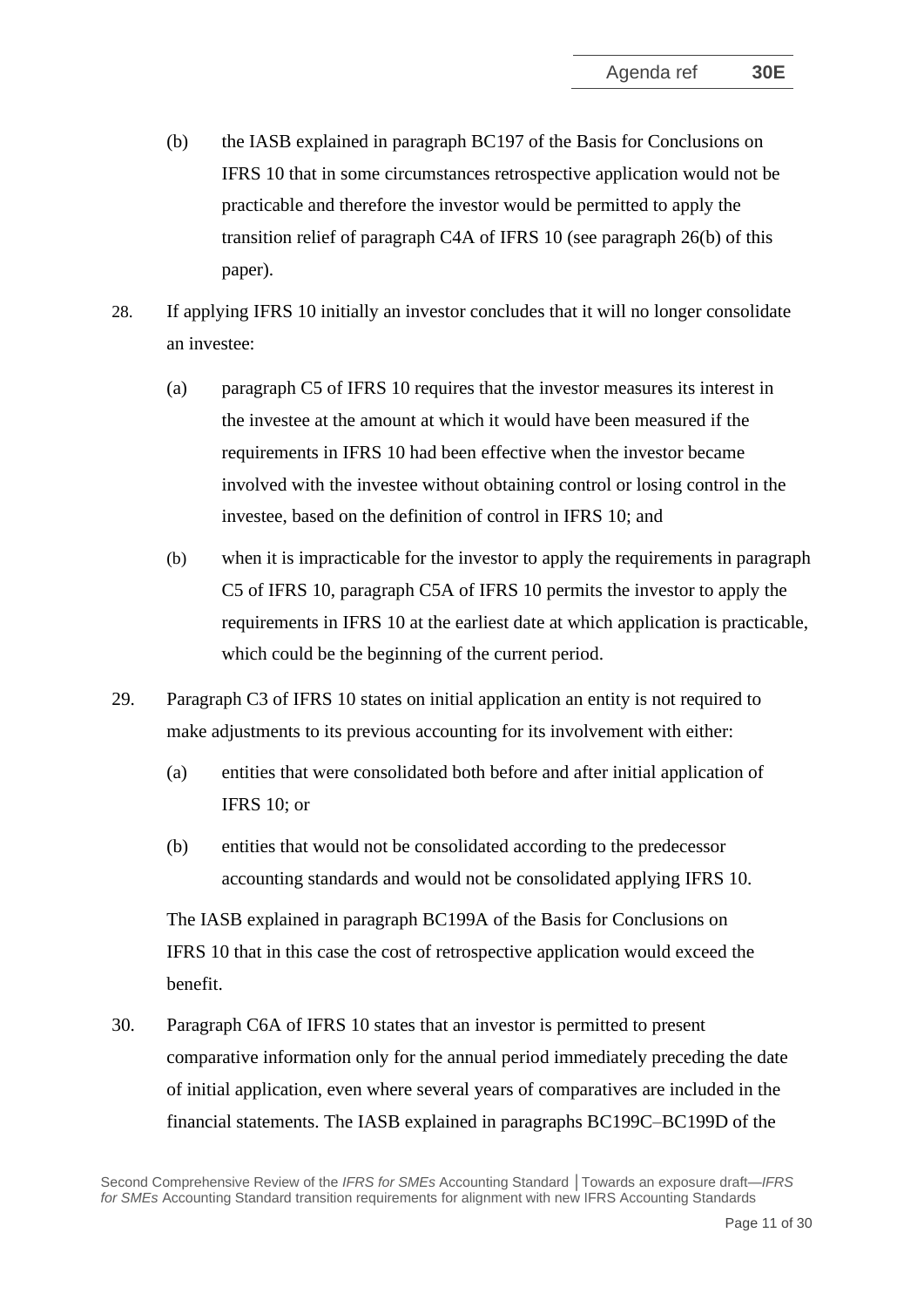Basis for Conclusions on IFRS 10 that presenting all adjusted comparatives would be burdensome for preparers in jurisdictions where several years of comparatives are required.

- 31. In the staff's view, the arguments supporting the transitional reliefs in IFRS 10 apply to the amendments to be proposed to align the control model. The staff also note that applying the simplification in paragraph [23\(](#page-8-1)b) of this paper, it is expected that there will be a fewer circumstances for which the assessment of control will change compared to when IFRS 10 was initially applied.
- 32. However, if an investor consolidates an investee that was previously accounted for as an associate in accordance with Section 14 *Investments in Associates*, the investor would not necessarily be applying the equity method to the investee but could apply either the cost model or the fair value model. An investor applying the cost model or the fair value is less likely to have information available to apply consolidation retrospectively.

#### *Staff recommendations*

- <span id="page-11-0"></span>33. The staff recommend the IASB propose the same transition requirements and relief that were provided for IFRS 10 as follows:
	- (a) SMEs would not be required to make adjustments at the date of initial application of the amended Section 9 for either:
		- (i) investees that would be consolidated both before and after the initial application of the amended Section 9; or
		- (ii) investees that would not be consolidated both before and after initial application of amended Section 9.
	- (b) if initial application of the amended Section 9 results in consolidating an investee not previously consolidated:
		- (i) SMEs shall measure the assets, liabilities and non-controlling interests (including goodwill, if the investee is a business) as if the investees had been consolidated from the date control was obtained;
		- (ii) if the application of the requirements in paragraph  $33(b)(i)$  of this paper is impracticable, SMEs shall make adjustments from the earliest period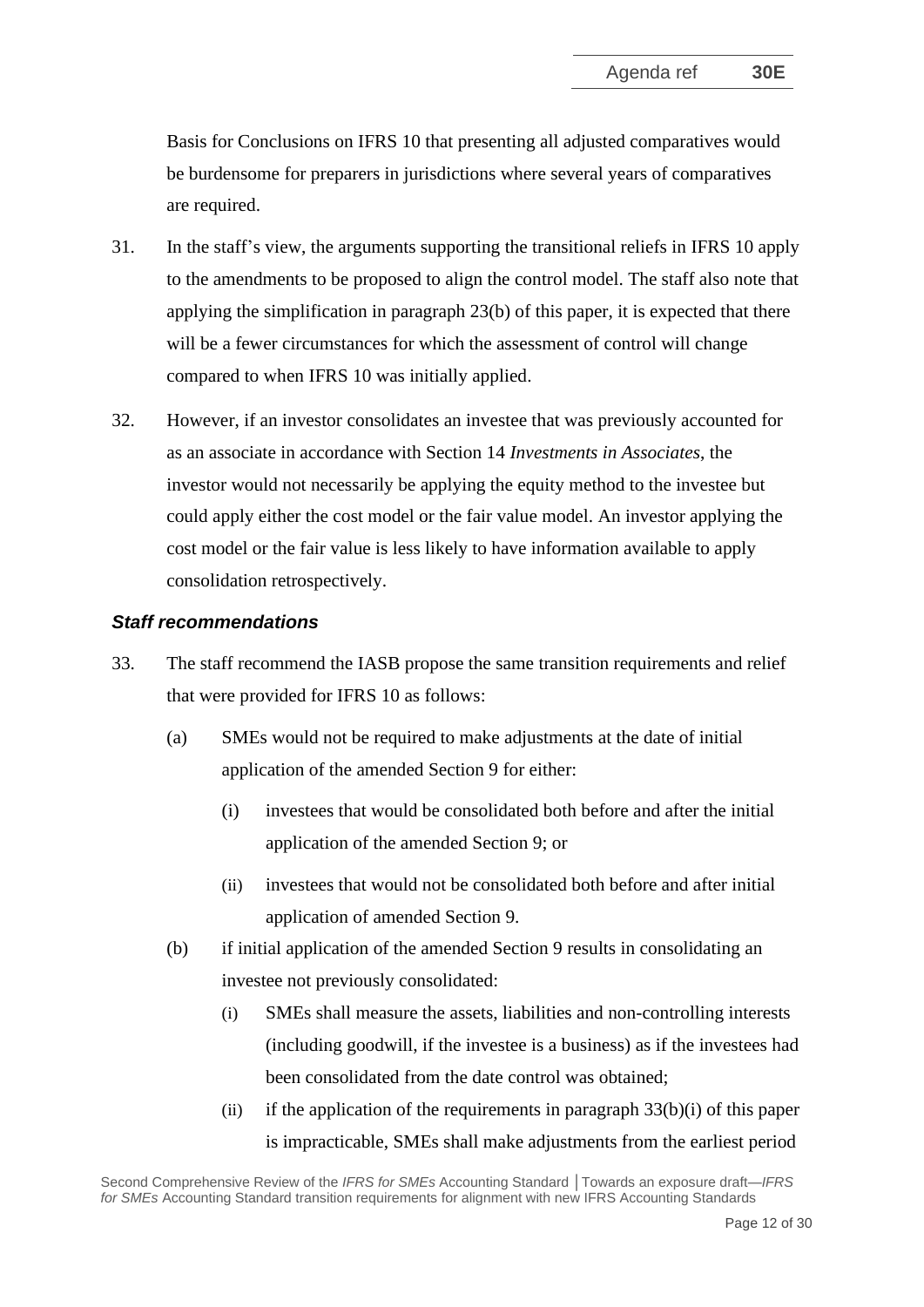doing such adjustments is practicable, which could also be the year of initial application.

- (c) if initial application of the revised requirements results in no longer consolidating an investee previously consolidated:
	- (i) SMEs will apply the applicable requirements of *IFRS for SMEs* Accounting Standard retrospectively with the difference in carrying amounts adjusted in equity; and
	- (ii) if the application of the requirements in paragraph  $33(c)(i)$  of this paper is impracticable, SMEs shall make such adjustments from the earliest period doing such adjustments is practicable, which could also be the year of initial application.
- (d) an SME would be required to disclose quantitative impact for each financial statement line item affected for the annual period immediately preceding the date of initial application and not the current or earlier comparative periods (disclosure required by paragraph 10.13(b) of the *IFRS for SMEs* Accounting Standard).
- 34. The staff also recommend that the IASB add a transition requirement for when all the following conditions apply:
	- (a) SMEs deconsolidate investees previously consolidated;
	- (b) SMEs start accounting for the investees as associates applying the cost model; and
	- (c) it is impracticable to determine the cost of the original purchase.
- <span id="page-12-0"></span>35. The staff recommend that when these conditions apply, the IASB permits SMEs to measure the investment at deemed cost, being either:
	- (a) fair value at the date of initial application of the amended Section 9; or
	- (b) aggregate of the carrying amounts at the date of initial application of the amended Section 9 of the assets and liabilities, including goodwill, that SMEs had previously consolidated.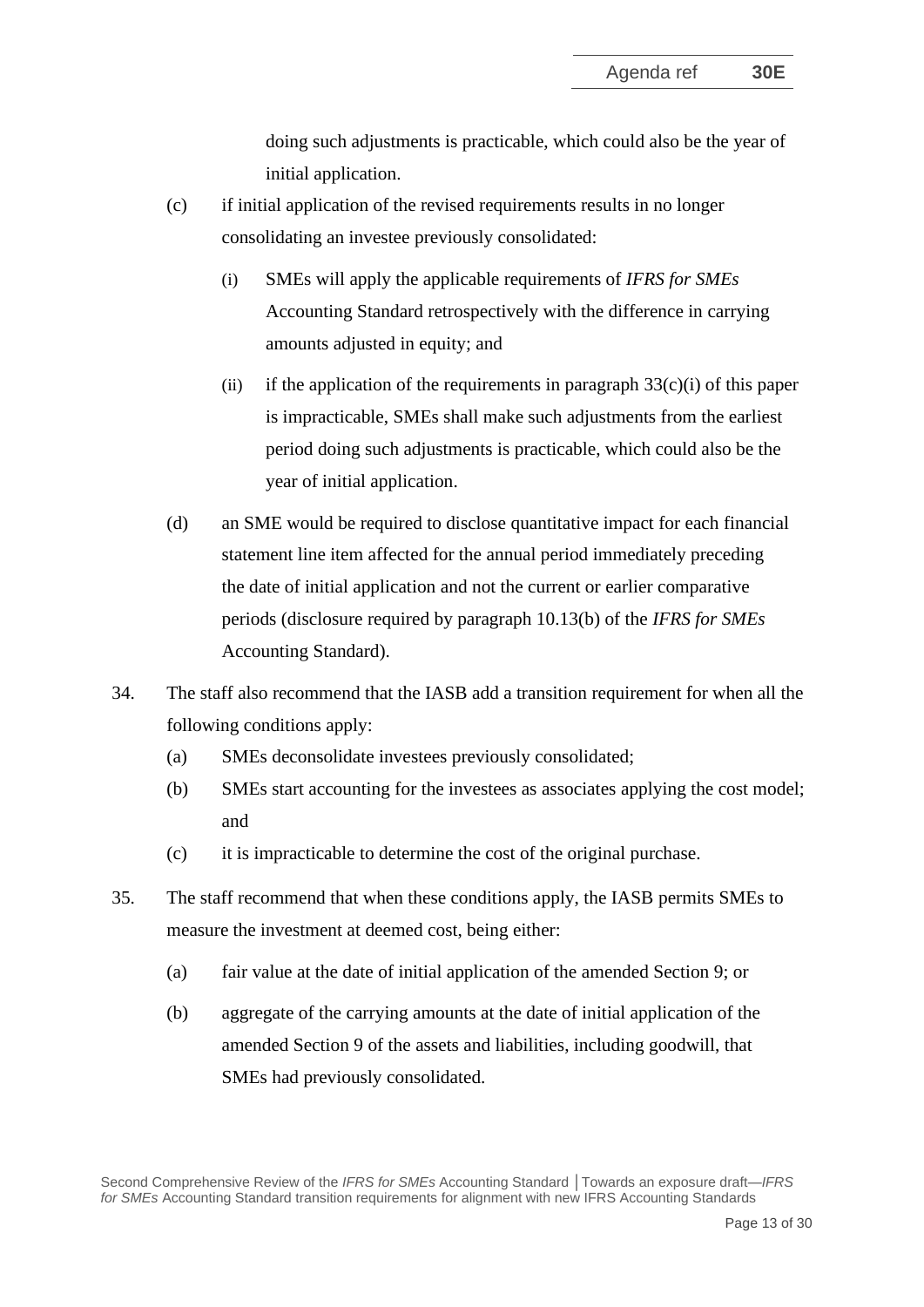#### **Question 2 for the IASB**

Does the IASB agree with the staff recommendation to propose transition requirements in the *IFRS for SMEs* Accounting Standard as set out in paragraphs [33](#page-11-0)[–35](#page-12-0) of this paper, for Section 9?

### **Section 15** *Investments in Joint Ventures*

#### *Amendments the IASB has tentatively decided to propose*

- <span id="page-13-0"></span>36. The IASB has tentatively decided:
	- (a) to propose amendments to Section 15 of the *IFRS for SMEs* Accounting Standard to align the definition of joint control in Section 15 with that in IFRS 11 *Joint Arrangements*.
	- (b) to retain:
		- (i) the classifications of joint arrangements: 'jointly controlled operations', 'jointly controlled assets' and 'jointly controlled entities'; and
		- (ii) the accounting requirements of Section 15, including the accounting policy election for jointly controlled entities.
	- (c) to propose amendments to Section 15 of the *IFRS for SMEs* Accounting Standard to align the requirements of Section 15 with the requirements of paragraph 23 of IFRS 11 so that a party that does not have joint control of a jointly controlled operation or a jointly controlled asset would account for its interest according to the classification of that jointly controlled operation or the jointly controlled asset.

#### *Staff analysis*

- 37. When IFRS 11 was issued, the IASB provided reliefs mainly in relation to:
	- (a) transition from applying proportionate consolidation to applying the equity method to interests in joint ventures (paragraphs C2–C6 of IFRS 11);

Second Comprehensive Review of the *IFRS for SMEs* Accounting Standard **│**Towards an exposure draft—*IFRS for SMEs* Accounting Standard transition requirements for alignment with new IFRS Accounting Standards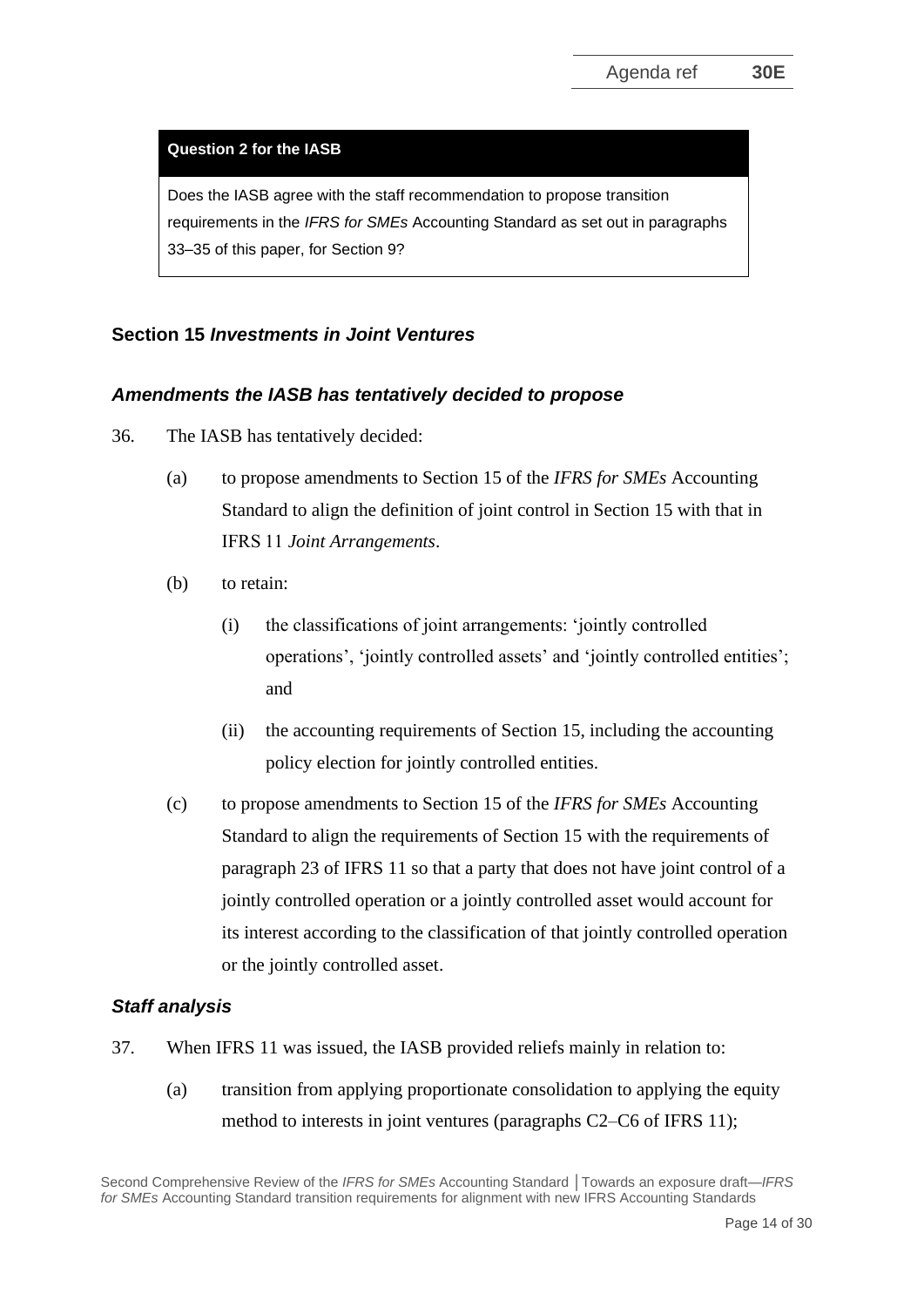- (b) transition from applying the equity method to accounting for assets and liabilities for interests in joint operations (paragraphs C7–C11 of IFRS 11).
- 38. The IASB also required transition disclosures of quantitative impact for each financial statement line item affected should be limited for the annual period immediately preceding the date of initial application. This disclosure is exempted for current or earlier comparative periods (disclosure required by paragraph 28(f) of IAS 8), since this requirement would be burdensome for a preparer.

#### *Staff recommendation*

- <span id="page-14-1"></span>39. The amendments to Section 15 to be proposed are unlikely to result in SMEs being required to change the accounting method applied to their interests in joint ventures. Consequently, most of the transition reliefs in IFRS 11 are not needed for SMEs.
- 40. The staff recommend the IASB require retrospective application of amended Section 15 applying paragraph 10.11(c) of the *IFRS for SMEs* Accounting Standard.
- <span id="page-14-0"></span>41. Further the staff recommend the IASB limit the transition disclosures for SMEs by requiring SMEs to disclose the quantitative impact for each financial statement line item affected for the annual period immediately preceding the date of initial application and not the current or earlier comparative periods, regardless of how many years of comparatives are presented (disclosure required by paragraph 10.13(b) of the *IFRS for SMEs* Accounting Standard).

#### **Question 3 for the IASB**

Does the IASB agree with the staff recommendation to propose transition requirements in the *IFRS for SMEs* Accounting Standard as set out in paragraphs [39](#page-14-1)[–41](#page-14-0) of this paper, for Section 15?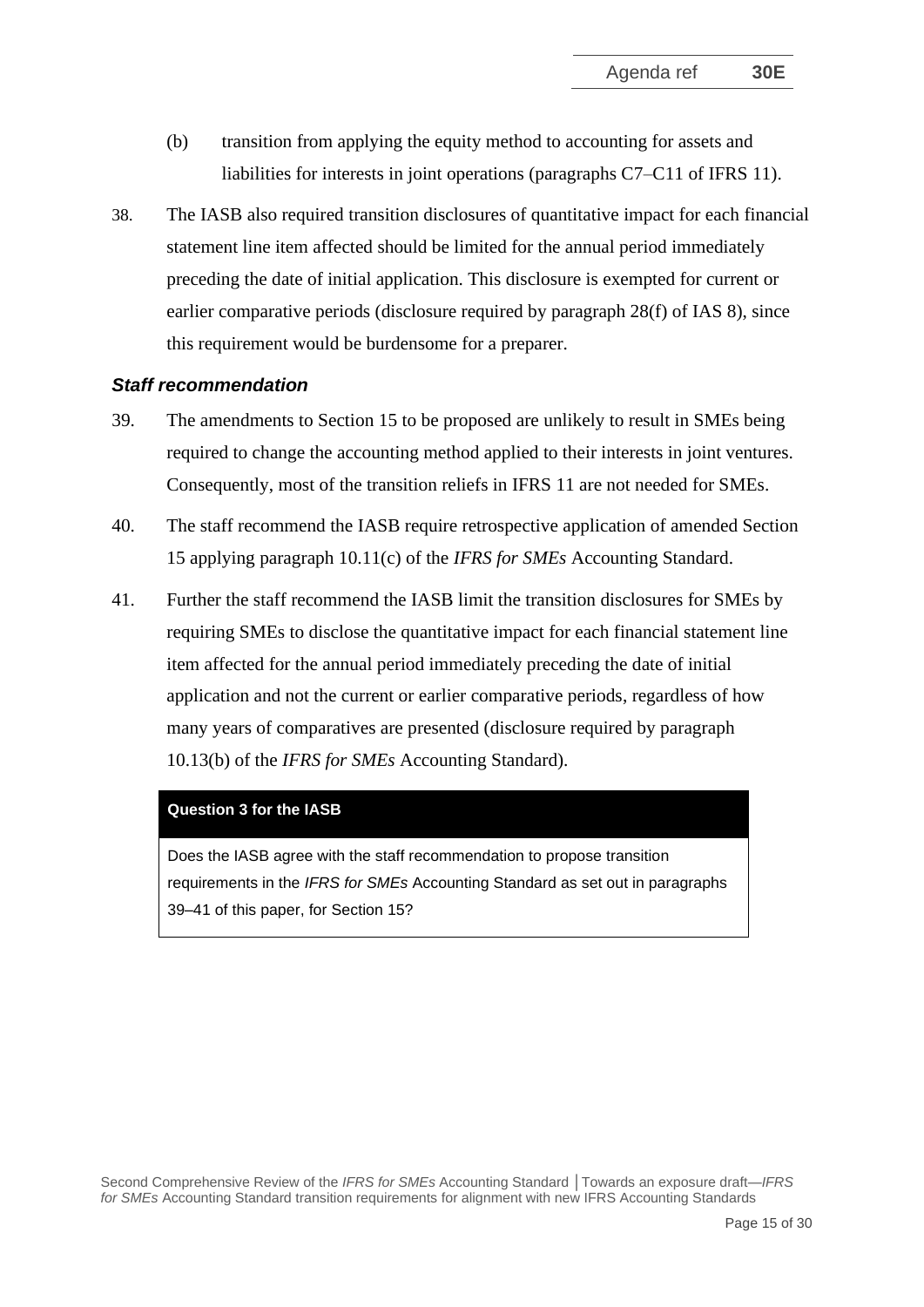## **Section 19** *Business Combinations and Goodwill*

#### *Amendments the IASB has tentatively decided to propose*

- <span id="page-15-0"></span>42. The IASB has tentatively decided to propose amendments to Section 19 to:<sup>3</sup>
	- (a) align the definition of a business in the *IFRS for SMEs* Accounting Standard with the amended definition of a business issued in the amendments to IFRS 3 *Business Combinations* in October 2018; and
	- (b) align it with IFRS 3 for the acquisition method of accounting by:  $45$ 
		- (i) adding guidance for a new entity formed in a business combination and the application guidance set out in paragraphs B13–B17 of IFRS 3;
		- (ii) recognising acquisition-related costs as an expense;
		- (iii) measuring contingent consideration at fair value; and
		- (iv) adding the requirements for an acquisition achieved in stages (step acquisitions).

#### *Staff analysis*

- 43. The IASB provided the following transition requirements for IFRS 3:
	- (a) the revised IFRS 3 (2008) should be applied prospectively. The IASB explained in paragraph BC432 of the Basis for Conclusions on IFRS 3 that applying it retrospectively would not be feasible. Consequently, specific transition requirements were added to IFRS 3 (2008) to addresses how to account for the contingent consideration balances arising from business

<sup>3</sup> A summary of the IASB's tentative decisions to date is included in Agenda Paper 30 *Cover paper* of this meeting.

<sup>&</sup>lt;sup>4</sup> IFRS 3 refers to the IFRS 3 (2008) version, including subsequent amendments to IFRS 3.

<sup>&</sup>lt;sup>5</sup> If the IASB agree with the staff recommendations, set out as part of Agenda Paper 30D (Towards an Exposure Draft—Sweep Issues) of this meeting—that is, to propose further amendments to Section 19 to align with IFRS 3 for the acquisition method of accounting by referring to the definitions of assets and liabilities in the amended Section 2 *Concepts and Pervasive Principles* for identifiable assets acquired and liabilities assumed, and clarifying that an acquirer recognises contingent liabilities assumed only if there it is a present obligation and do not to permit the recognition of 'possible obligations', the staff recommendation as set out in paragraph [44](#page-16-0) of this paper remains applicable for those further amendments proposed in Agenda Paper 30D of this meeting.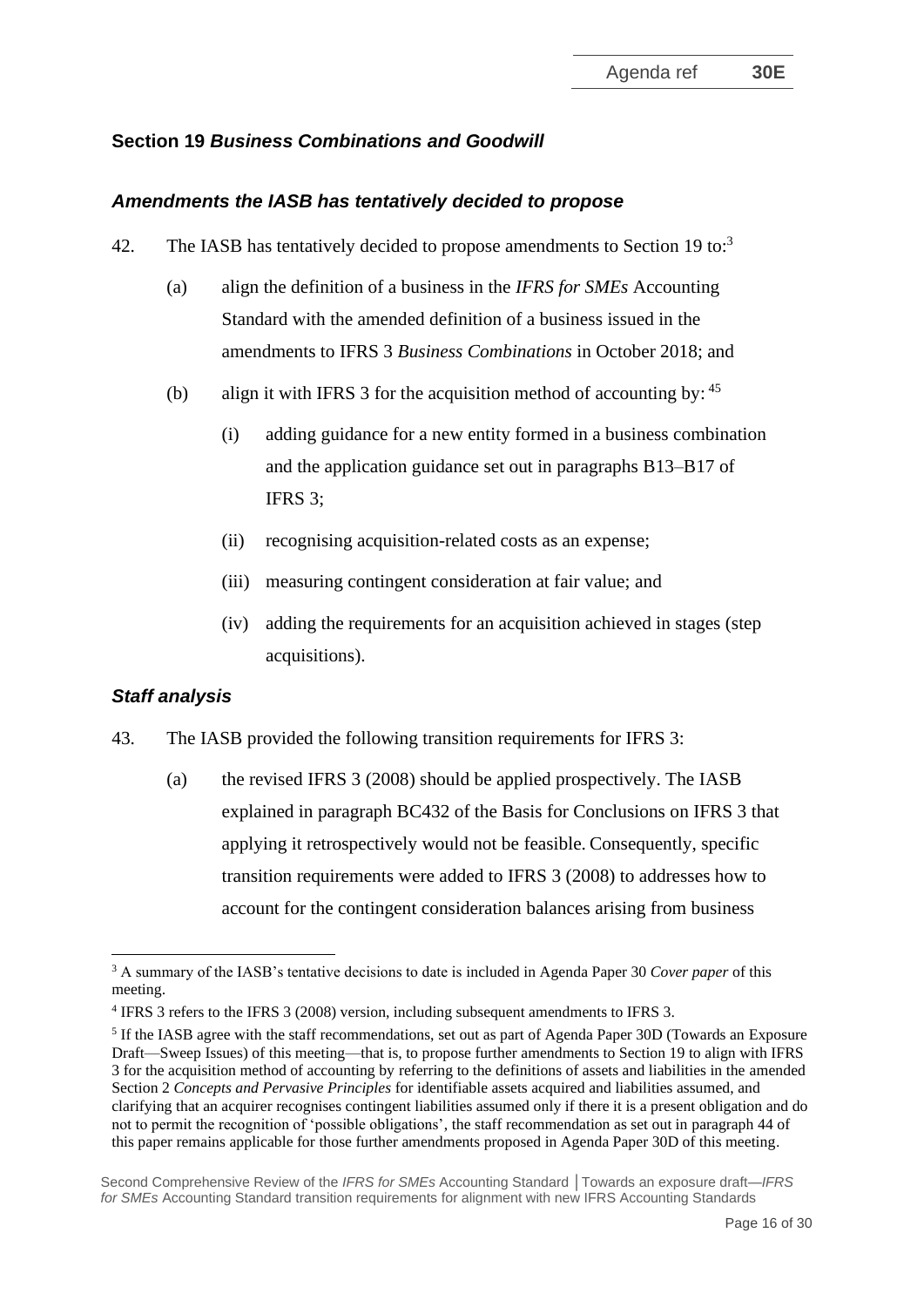combinations with an [acquisition date](https://eifrs.ifrs.org/eifrs/ViewContent?collection=2021_Annotated_Issued_Standards&fn=IFRS03_APPA.html&scrollTo=IFRS03_APPA__IFRS03_P0298) prior to the application of the revised IFRS 3, as issued in  $2008$ ;<sup>6</sup>

- (b) when clarifying the definition of a business in IFRS 3 (2018 amendments), paragraph BC21B(f) of the Basis for Conclusions on IFRS 3 explains the IASB's views that retrospective application of the amendments to earlier acquisition transactions was not required because it is unlikely to provide useful information to users of financial statements, could have been costly to apply and could have been impracticable if hindsight were needed; and
- (c) when updating paragraph 11 of IFRS 3 (May 2020 amendments), by replacing a reference to the *Framework* with a reference to the 2018 *Conceptual Framework*, the IASB explained in paragraph BC434H of the Basis for Conclusions on IFRS 3 as amended in May 2020 the IASB's views that an entity should apply the May 2020 amendments prospectively because no significant benefits would be gained from requiring either retrospective application or disclosure of early application.

## *Staff recommendation*

- <span id="page-16-0"></span>44. For the amendments to Section 19 to be proposed, as set out in paragraph [42](#page-15-0) of this paper, the staff recommend the IASB propose the same transition requirements as those developed for IFRS 3—so that:
	- (a) the amended Section 19 shall be applied prospectively to business combinations for which the acquisition date is on or after the beginning of the first annual reporting period in which the Exposure Draft of the Third Edition of the *IFRS for SMEs* Accounting Standard applies.
	- (b) assets and liabilities that arose from business combinations whose acquisition dates precede the application of the amended Section 19 should not be adjusted.
	- (c) contingent consideration balances arising from business combinations, whose acquisition dates preceded the date when an entity first applied the

<sup>6</sup> Paragraphs BC434A–BC434C of the Basis for Conclusions on IFRS 3.

Second Comprehensive Review of the *IFRS for SMEs* Accounting Standard **│**Towards an exposure draft—*IFRS for SMEs* Accounting Standard transition requirements for alignment with new IFRS Accounting Standards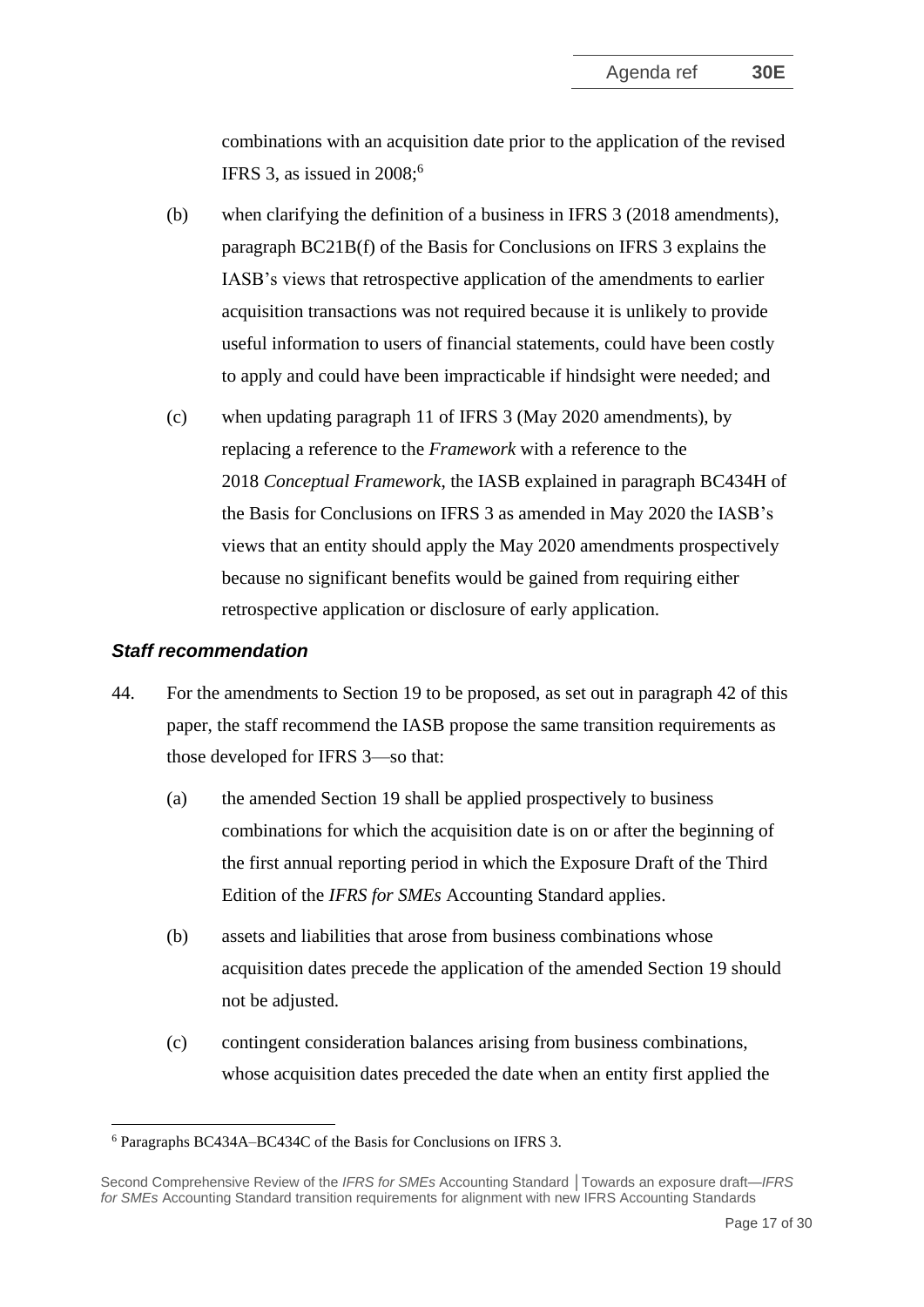amended Section 19, shall not be adjusted upon first application of the amended Section 19. Instead, an entity shall account for these balances using specific transition requirements as set out in paragraphs 65A–65D of IFRS 3.

#### **Question 4 for the IASB**

Does the IASB agree with the staff recommendation to propose transition requirements in the *IFRS for SMEs* Accounting Standard as set out in paragraph [44](#page-16-0) of this paper, for Section 19?

#### **Section 23** *Revenue*

#### *Amendments the IASB has tentatively decided to propose*

- <span id="page-17-0"></span>45. The IASB has tentatively decided:
	- (a) to develop amendments to the *IFRS for SMEs* Accounting Standard to reflect the principles and language used in IFRS 15 *Revenue from Contracts with Customers* by rewriting Section 23 *Revenue* of the *IFRS for SMEs* Accounting Standard with simplifications; 7 and
	- (b) to consider providing transition relief by permitting an entity to continue its current revenue recognition policy for any contracts already in progress at the date of initial application<sup>8</sup> or scheduled to be completed within a set time after the date of initial application.

<sup>7</sup> See Agenda Paper 30B *Towards an Exposure Draft—Simplifications to IFRS 15 Revenue from Contracts with Customers* of the February 2022 IASB meeting.

<sup>8</sup> Question S7 of the Request for Information and the [October 2021](https://www.ifrs.org/news-and-events/updates/iasb/2021/iasb-update-october-2021/#7) *IASB Update* refer to 'contracts already in progress at the transition date'. In this paper, the term 'transition date' is replaced with 'date of initial application' for consistency with the language when discussing transition requirements for other sections of the *IFRS for SMEs* Accounting Standard.

Second Comprehensive Review of the *IFRS for SMEs* Accounting Standard **│**Towards an exposure draft—*IFRS for SMEs* Accounting Standard transition requirements for alignment with new IFRS Accounting Standards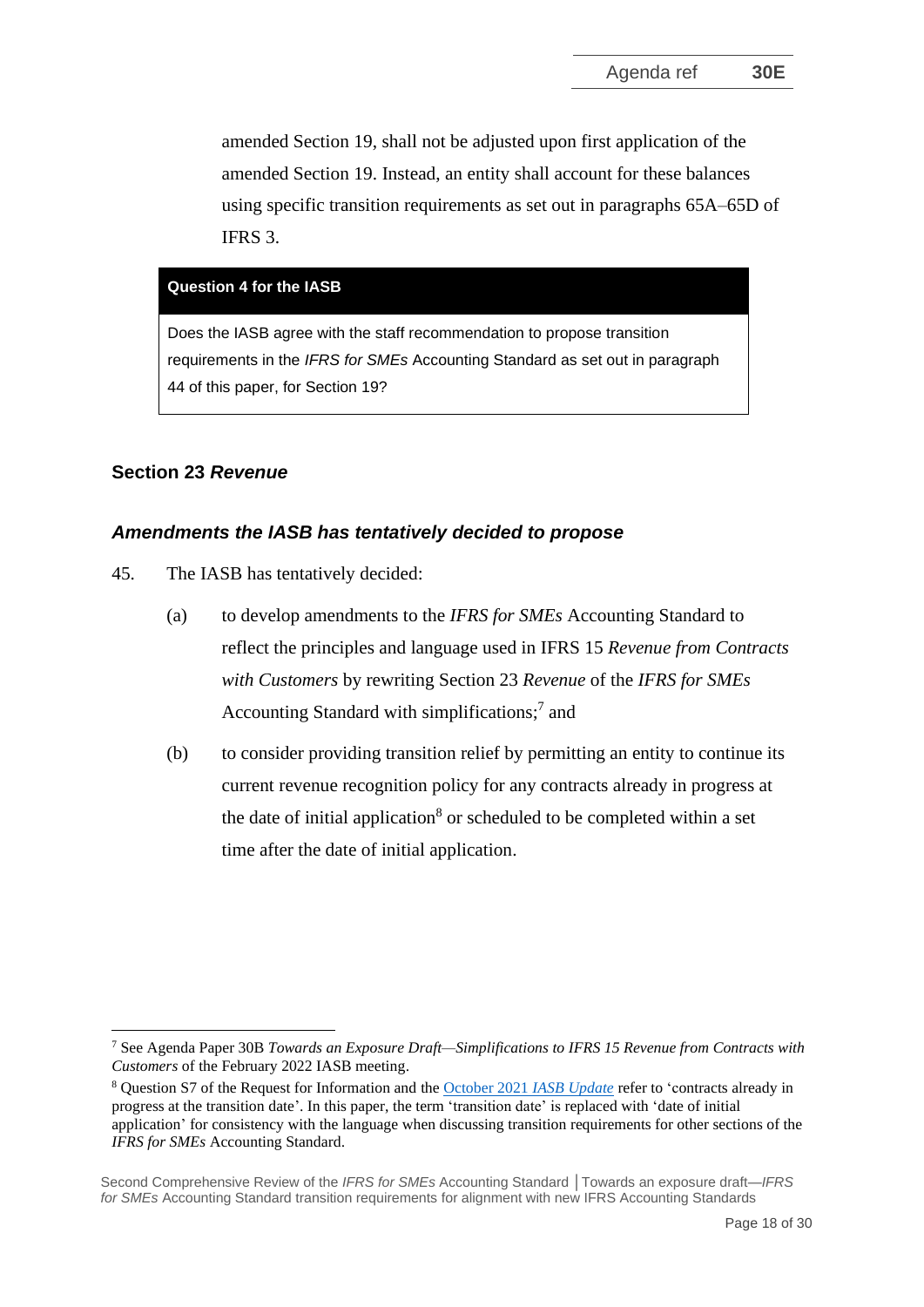## *Question in the Request for Information*

- 46. Question S7 of the Request for Information asked whether and how transitional relief should be available if amendments are made to align Section 23 of the *IFRS for SMEs* Accounting Standard with IFRS 15.
- <span id="page-18-0"></span>47. Respondents were asked if transition relief should be provided:
	- (a) by permitting an entity to continue its current revenue recognition policy for any contracts in progress at the date of initial application or scheduled to be completed within a set time after the date of initial application;
	- (b) by some other method; or
	- (c) not at all.

#### *Overall feedback*

- <span id="page-18-1"></span>48. Although most respondents supported the transition method in paragraph [47\(a\)](#page-18-0) of this paper, feedback indicated that respondents interpreted this method differently. This was due to the method being drafted to include two possible approaches to applying the amendments to Section 23 prospectively:
	- (a) permitting SMEs to continue their current revenue recognition policy for any contracts already in progress at the date of initial application; or
	- (b) permitting SMEs to continue their current revenue recognition policy for any contracts that are already in progress at the date of initial application **and** are scheduled to be completed within a set time after the date of initial application (emphasis added).
- <span id="page-18-3"></span><span id="page-18-2"></span>49. Given the potential differences in respondents' interpretation of the approaches, it is not clear which approach was favoured by those respondents who supported the suggested transition method. However, the feedback indicated general support for allowing prospective application of the amendments to Section 23. Some respondents expressed concerns that the method could result in reporting revenue that does not faithfully represent the entity's financial performance and result in a lack of comparability between entities. Many of these respondents suggested that these concerns should be addressed through disclosures.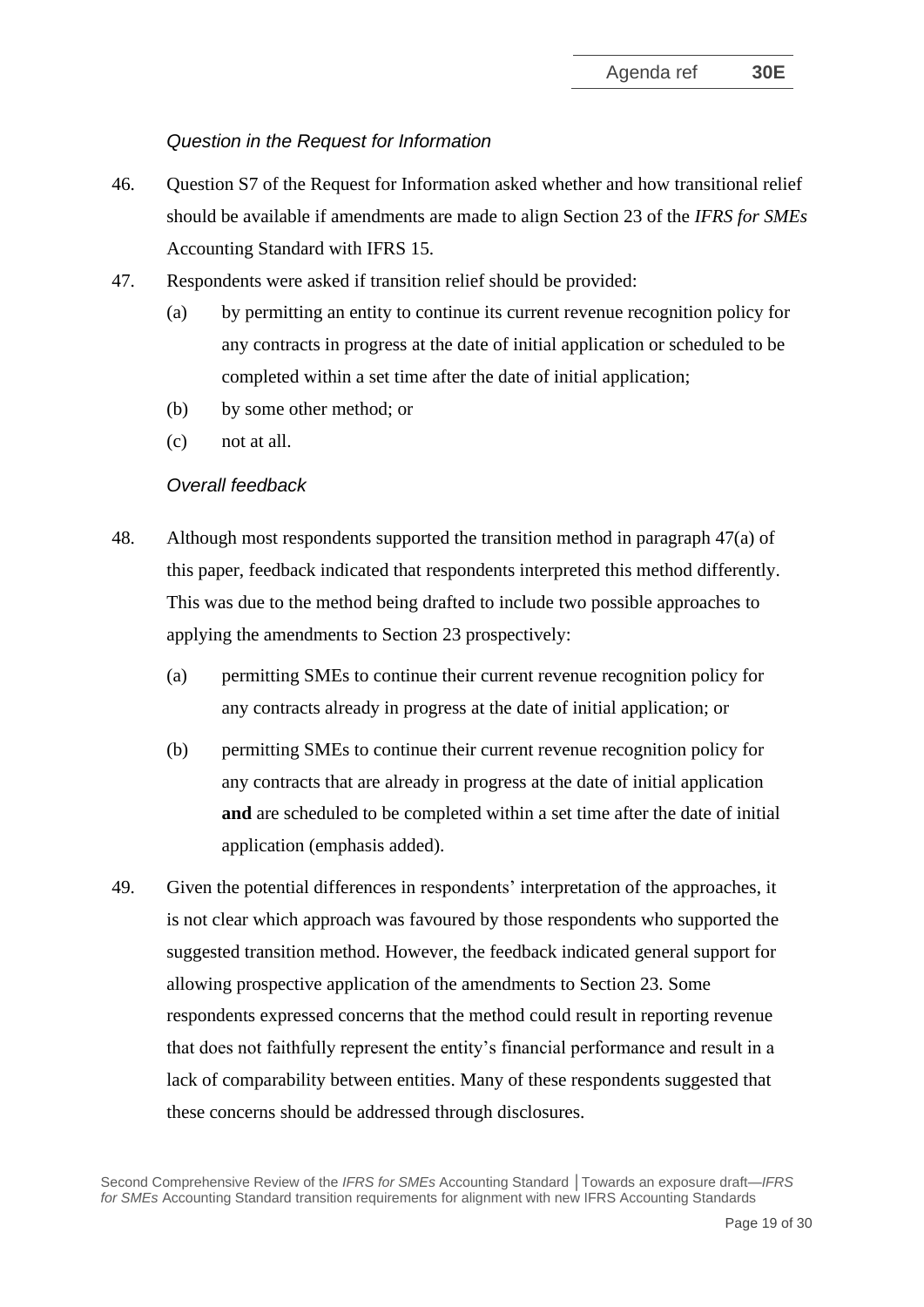## *Staff analysis*

## *Approaches to prospective application*

- 50. The approach in paragraph [48\(a\)](#page-18-1) of this paper permits an entity to continue its current revenue recognition policy for any contracts in progress at the date of initial application, regardless of their expected date of completion. This could result in SMEs with long-term contracts continuing to apply their previous revenue recognition policy several years after initial application, which would reduce comparability for a longer period compared to the approach in paragraph [48\(b\)](#page-18-2) of this paper.
- <span id="page-19-0"></span>51. The approach in paragraph [48\(b\)](#page-18-2) of this paper permits an entity to continue its current revenue recognition policy only to contracts that are scheduled to be completed within a set time after the date of initial application, and is therefore more restrictive than the approach in paragraph [48\(a\)](#page-18-1) of this paper. The condition creates a sharp distinction between long-term contracts that are accounted for under an entity's previous revenue recognition policy and those accounted for by applying the requirements of the revised Section 23, based on remaining contract term. This would result in contracts in progress at the date of initial application being accounted for inconsistently. Accounting for these contracts consistently simplifies application of relief for preparers and makes it easier for users of financial statements to understand how the relief has been applied. The staff therefore recommend permitting SMEs to continue their current revenue recognition policy for any contracts already in progress at the date of initial application without introducing a condition based on the contract's expected date of completion.

#### *Disclosure requirements for prospective application*

52. Prospectively applying the revised Section 23 will result in SMEs accounting for contracts inconsistently in the initial year of application and future reporting periods. To help address this lack of comparability, respondents suggested SMEs provide additional disclosures (see respondents' feedback in paragraph [49](#page-18-3) of this paper).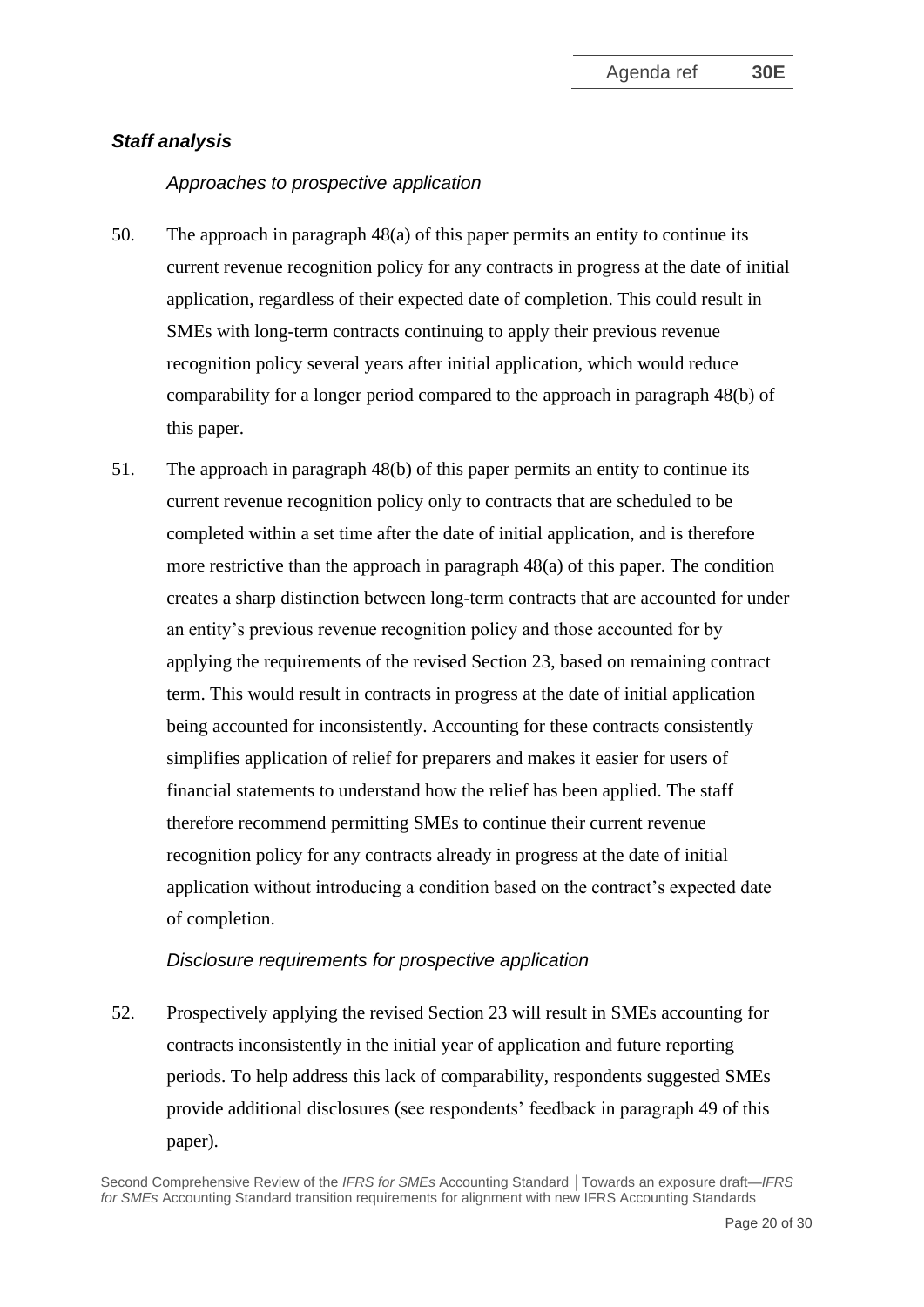- <span id="page-20-0"></span>53. To help users understand and quantify the effect of applying the revised Section 23 prospectively, the staff recommend that SMEs are required to disclose the following information for reporting periods where they apply their previous revenue recognition policy:
	- (a) the accounting policy for the recognition of revenue, including the methods adopted to determine the stage of completion of transactions involving the rendering of services; and
	- (b) the amount of revenue recognised during the period for contracts where the previous revenue recognition policy is still being applied.
- <span id="page-20-1"></span>54. The disclosure in paragraph [53\(a\)](#page-20-0) is consistent with the requirements of paragraph 8.5 of the *IFRS for SMEs* Accounting Standard, which requires disclosure of significant accounting policies.<sup>9</sup> The disclosure in paragraph  $53(b)$  of this paper is consistent with the disclosure required by SMEs that prospectively applied the amendments made as part of the first comprehensive review of the Standard.<sup>10</sup>
- 55. Paragraph 10.13 of the *IFRS for SMEs* Accounting Standard requires an entity to quantify the impact of a change in accounting policy for the current and prior periods.
- <span id="page-20-2"></span>56. SMEs would not restate comparative information under the prospective approach recommended in paragraph [51](#page-19-0) of this paper. Therefore, the staff recommend that SMEs are not required to quantify the impact of transition on prior periods when applying the revised Section 23 prospectively. However, to help users understand the impact of applying the revised Section 23 on trend information, the staff recommend that SMEs are required to quantify the impact of transition for the current period when applying the revised Section 23 prospectively.
- 57. The disclosure recommended in paragraph [56](#page-20-2) of this paper requires SMEs to apply both their current and previous accounting policy for revenue in the year of initial

<sup>&</sup>lt;sup>9</sup> In December 2021, the IASB tentatively decided to propose amendments to the Standard to align it with *Disclosure of Accounting Policies (Amendments to IAS 1)* issued in February 2021, which requires entities to disclose their material accounting policy information rather than their significant accounting policies.

<sup>10</sup> Paragraph A3 of the *IFRS for SMEs* Accounting Standard.

Second Comprehensive Review of the *IFRS for SMEs* Accounting Standard **│**Towards an exposure draft—*IFRS for SMEs* Accounting Standard transition requirements for alignment with new IFRS Accounting Standards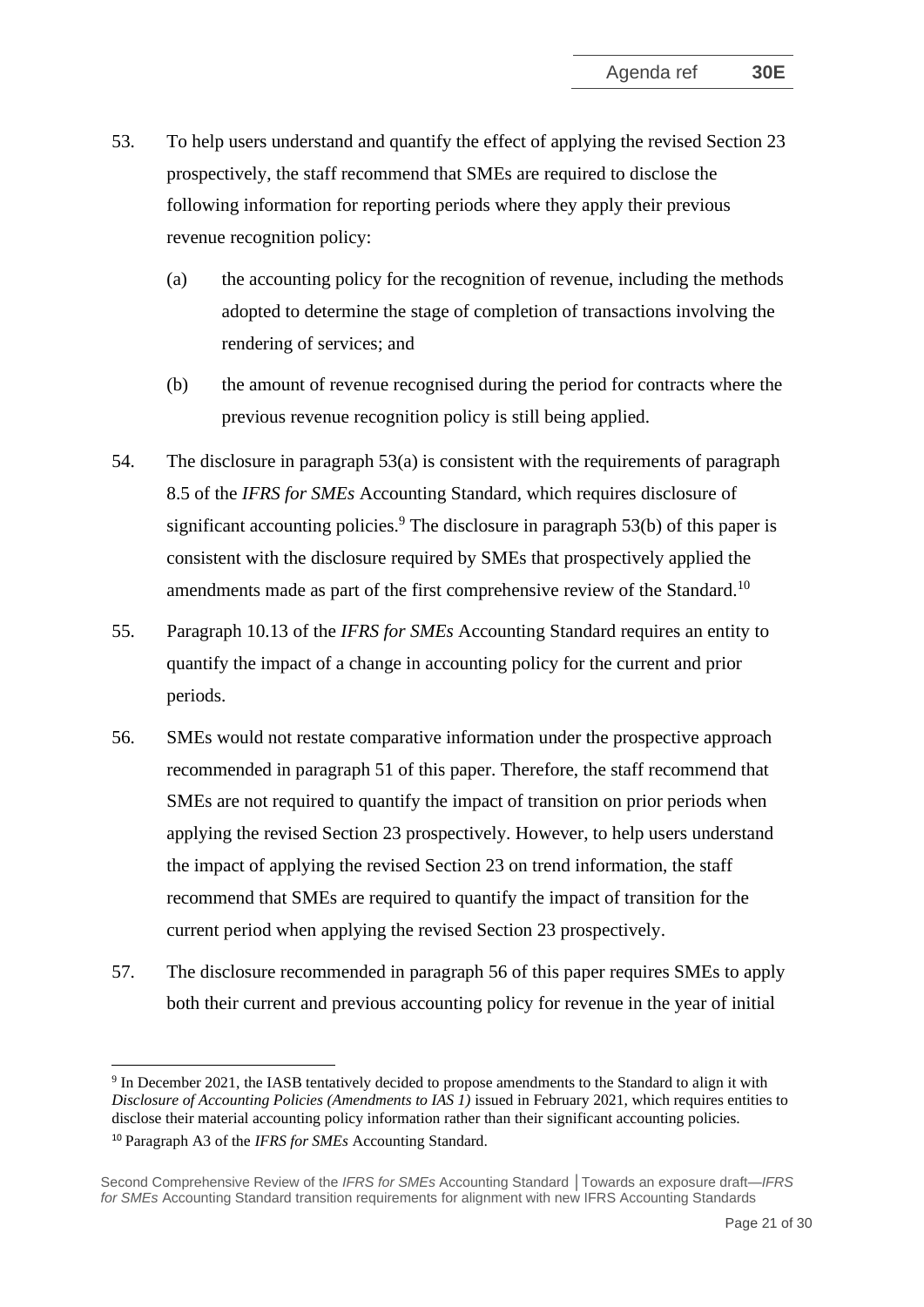application. This could increase the overall implementation costs for SMEs on transition and conflict with the original objective of this transition method. To help minimise these costs, the staff recommend that SME are required to disclose only the adjustment to the profit or loss for the current period, rather than each financial statement line item affected (as required by paragraph 10.13(b) of the Standard). This would significantly reduce the volume of the disclosure and would be consistent with focus of the disclosures required when an entity transitions to the Standard.<sup>11</sup>

#### *Other transition approaches*

- <span id="page-21-0"></span>58. IFRS 15 requires an entity to apply one of the following transition approaches:
	- (a) retrospective application to each prior reporting period presented (referred to as the 'full retrospective' method); or
	- (b) retrospective application with the cumulative effective of initially applying IFRS 15 recognised in the current period (referred to as the 'cumulative catch-up' method).
- 59. IFRS 15 also includes practical expedients and options that an entity may elect to apply when using either of the methods described in paragraph [58](#page-21-0) of this paper. Therefore, different variants of each method exist.
- 60. The recommendation in paragraph [51](#page-19-0) of this paper would provide SMEs with an additional transition approach. Therefore, incorporating both the transition methods available in IFRS 15 into the *IFRS for SMEs* Accounting Standard would result in the Standard providing more accounting policy options than IFRS 15. This is inconsistent with the approach of simplifying new IFRS Accounting Standards by restricting the options available to SMEs compared to entities applying IFRS Accounting Standards.
- 61. Both the 'cumulative catch-up' method in IFRS 15 and the prospective method recommended in paragraph [51](#page-19-0) of this paper offer simpler alternatives to retrospective application. If both methods were available to SMEs, the staff expect

<sup>11</sup> Paragraph 35.13(c) of the *IFRS for SMEs* Accounting Standard.

Second Comprehensive Review of the *IFRS for SMEs* Accounting Standard **│**Towards an exposure draft—*IFRS for SMEs* Accounting Standard transition requirements for alignment with new IFRS Accounting Standards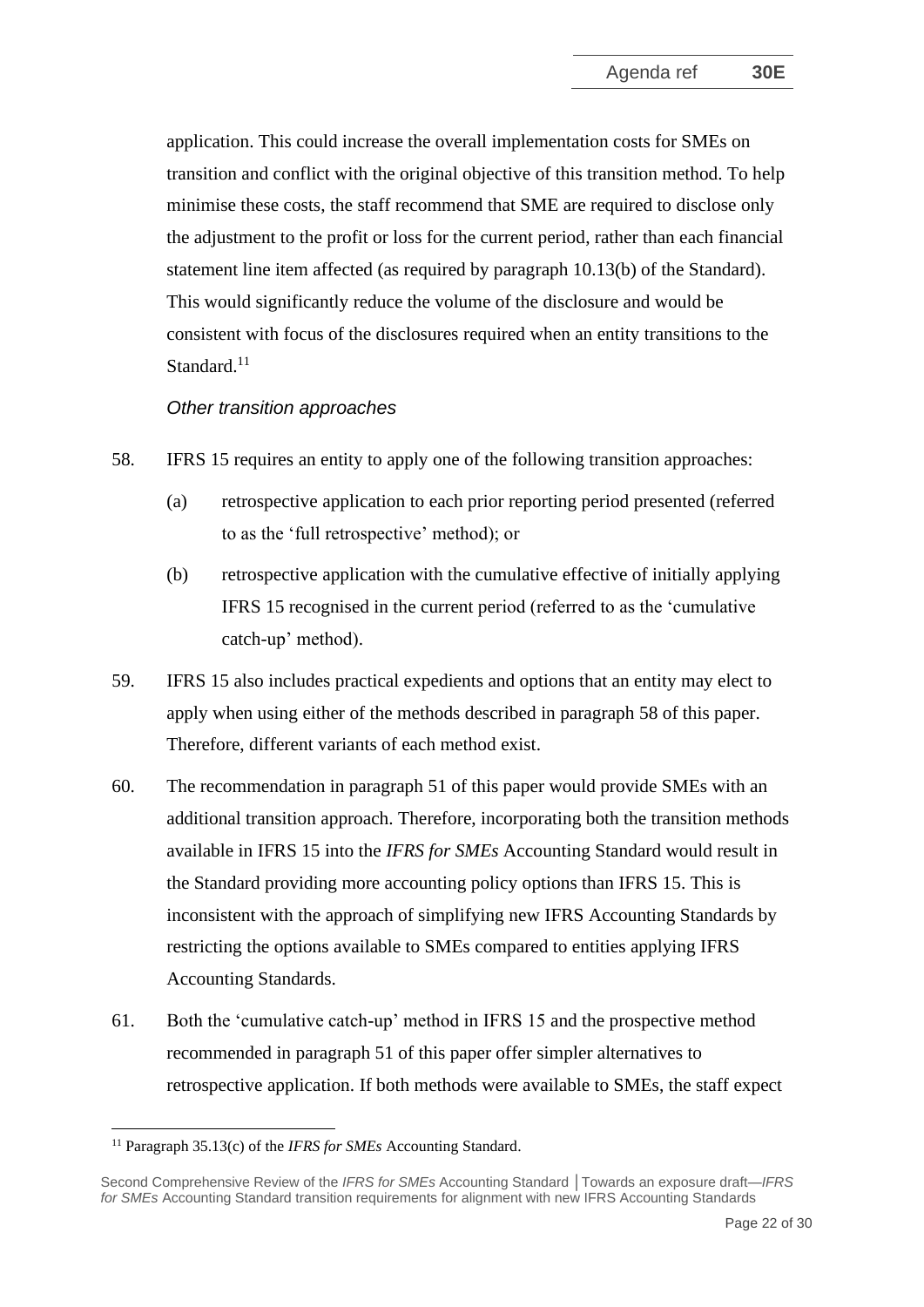that most SMEs would choose the prospective method, as it provides more scope to ease the burden of transition compared to the 'cumulative catch-up' method. Therefore, the staff recommend that the 'cumulative catch-up' method is not available to SMEs applying the revised Section 23.

62. Unlike the 'cumulative catch-up' method and prospective method, the 'full retrospective' method provides users with comparable information across all periods presented and for all contracts. Therefore, including an option for SMEs to apply the revised Section 23 retrospectively gives scope for SMEs to provide comparable information based on their business needs and the needs of users. Providing practical expedients similar to those included in IFRS 15 allows SMEs to ease the burden of retrospective application. Therefore, the staff recommend providing SMEs with the option to applying the revised Section 23 retrospectively using the same practical expedients in IFRS 15.

#### *Staff recommendation*

- <span id="page-22-0"></span>63. The staff recommend the IASB propose the following transition requirements:
	- (a) SMEs should be permitted to apply the revised Section 23 using either of the following methods:
		- (i) retrospectively to each prior reporting period presented, using the same practical expedients in IFRS 15; or
		- (ii) prospectively to contracts that begin after the date of initial application (ie permit SME to continue with their current revenue recognition policy for contracts in progress at the date of initial application).
	- (b) SMEs that apply the revised Section 23 prospectively should make the following disclosures in periods where they continue to apply their previous revenue recognition policy:
		- (i) the accounting policy for the recognition of revenue, including the methods adopted to determine the stage of completion of transactions involving the rendering of services; and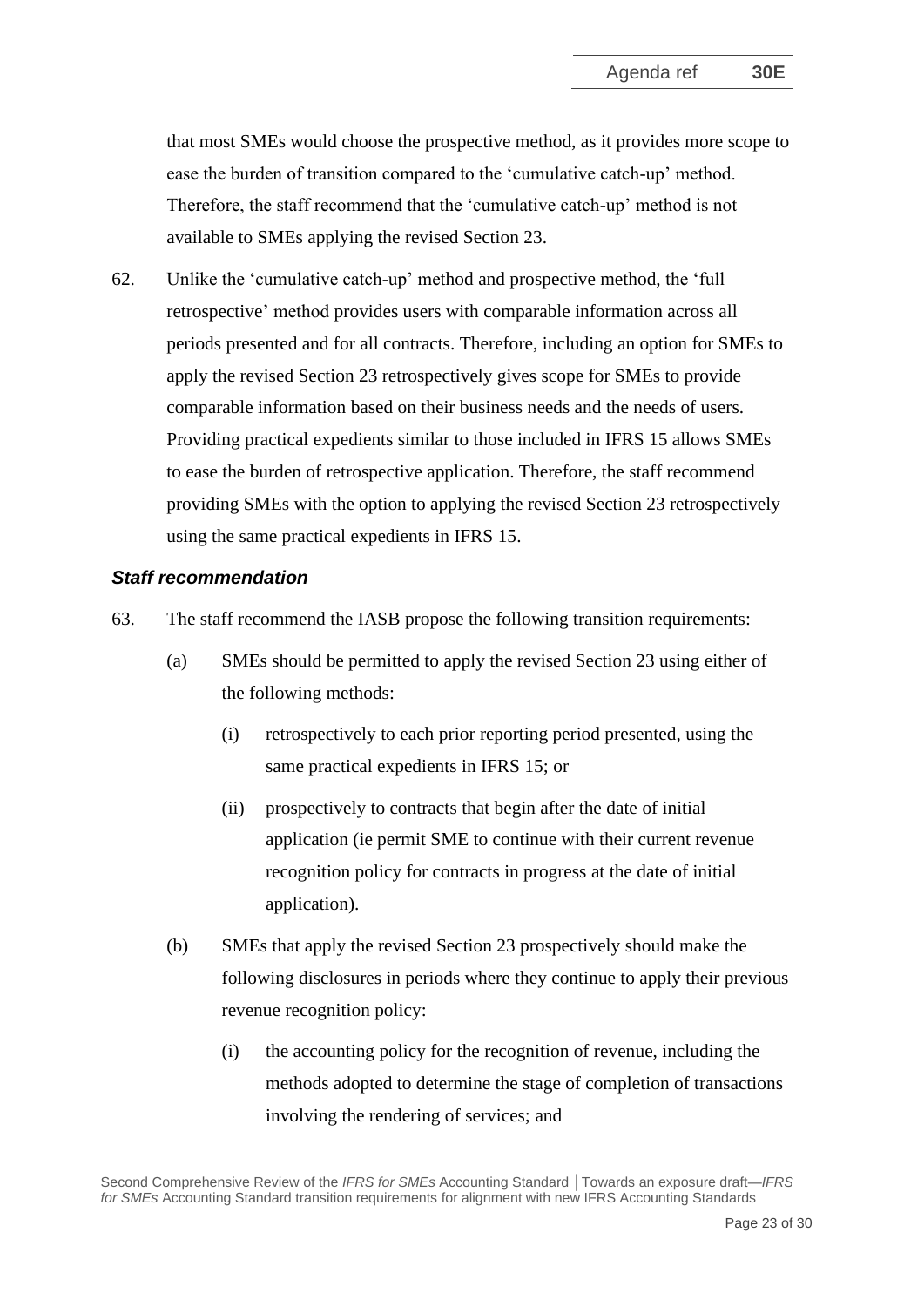- (ii) the amount of revenue recognised during the period for contracts where the previous revenue recognition policy is still being applied.
- (c) SMEs that apply the revised Section 23 prospectively should be exempt from the disclosure requirements in paragraph 10.13(b) of the *IFRS for SMEs* Standard, and should instead disclose the adjustment to the profit and loss for the effect of applying the revised Section 23 for the current period.

#### **Question 5 for the IASB**

Does the IASB agree with the staff recommendation to propose transition requirements in the *IFRS for SMEs* Accounting Standard as set out in paragraph [63](#page-22-0) of this paper, for Section 23?

## **New Section** *Fair Value Measurement*

#### *Amendments the IASB has tentatively decided to propose*

64. The IASB has tentatively decided:

- <span id="page-23-0"></span>(a) to align the definition of fair value in the *IFRS for SMEs* Accounting Standard with that in IFRS 13 *Fair Value Measurement*; and
- (b) to align the guidance on fair value measurement in the *IFRS for SMEs* Accounting Standard with that in IFRS 13 by including the principles of the fair value hierarchy set out in IFRS 13.

## *Staff analysis*

65. Application of IFRS 13 is required prospectively as of the beginning of the annual reporting period in which the IFRS is initially applied. Paragraph BC229 of the Basis for Conclusions on IFRS 13 explains the IASB's view that a change in the methods used to measure fair value is inseparable from a change in the fair value measurements (ie as new events occur or as new information is obtained, for example through better insight or improved judgement). Paragraph BC230 of the Basis for Conclusions on IFRS 13 explains that to provide fair value disclosures in the comparative previous periods would be difficult for some of the requirements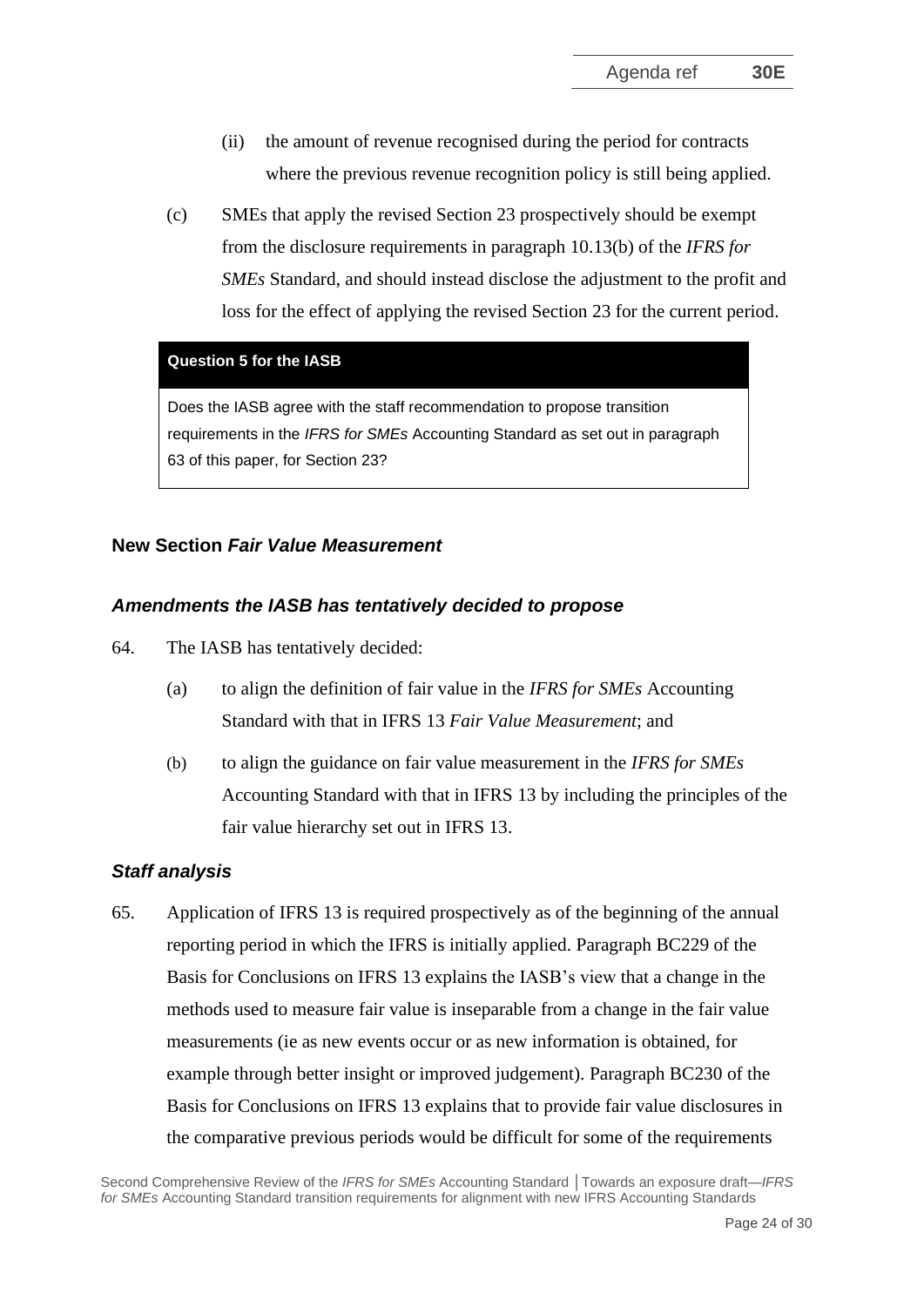in IFRS 13 without the use of hindsight in selecting the inputs that would have been appropriate in prior periods.

#### *Staff recommendation*

<span id="page-24-0"></span>66. The staff recommend the IASB propose prospective application of the new section *Fair Value Measurement* for SMEs. The SMEs shall not apply the disclosure requirements of this new section to the comparative previous periods.

#### **Question 6 for the IASB**

Does the IASB agree with the staff recommendation to propose transition requirements in the *IFRS for SMEs* Accounting Standard as set out in paragraph [66](#page-24-0) of this paper, for the new section *Fair Value Measurement*?

#### **Next steps**

67. The staff will bring a further paper to the IASB on transition requirements for amendments to IFRS Accounting Standards and IFRIC Interpretations the IASB has tentatively decided to align the Standard with.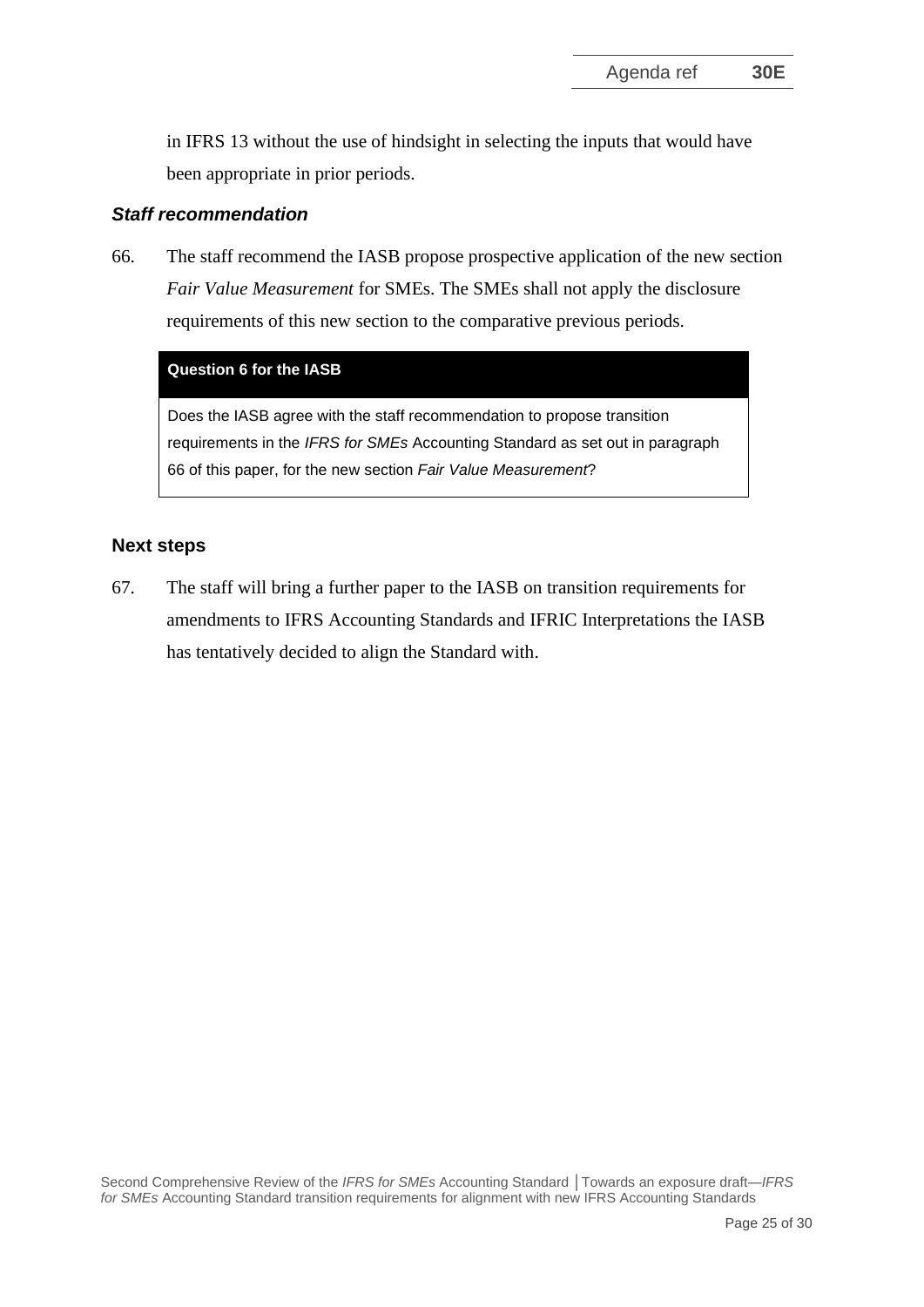## **Appendix A—Summary of staff recommendations**

A1. This appendix provides a summary of the staff recommendations for each section discussed in the paper.

## **Section 11** *Basic Financial Instruments (see paragraphs [21–](#page-7-0)[22](#page-8-0) of this paper)*

- A2. The staff recommend the IASB propose the following for entities transitioning from IAS 39:
	- (a) require application of requirements in paragraph 35.9(a)–(b) of the *IFRS for SMEs* Accounting Standard for derecognition of financial assets and liabilities and hedge accounting;
	- (b) require SMEs to assess classification of financial assets based on facts and circumstances that exist on the date of initial application under the amended guidance of Section 11 and apply the resulting classification retrospectively; and
	- (c) SMEs that find it impracticable to apply the effective interest method retrospectively, to treat the fair value of the financial asset or financial liability at the date of initial application and at the end of each prior period presented as gross carrying amount (deemed) for financial assets and amortised cost (deemed) for financial liabilities.
- A3. SMEs transitioning from Sections 11 and 12 to the amended Section 11 apply the amended Section 11 retrospectively, subject to the impracticable exemption for SMEs discussed paragraph [12](#page-3-0) of this paper.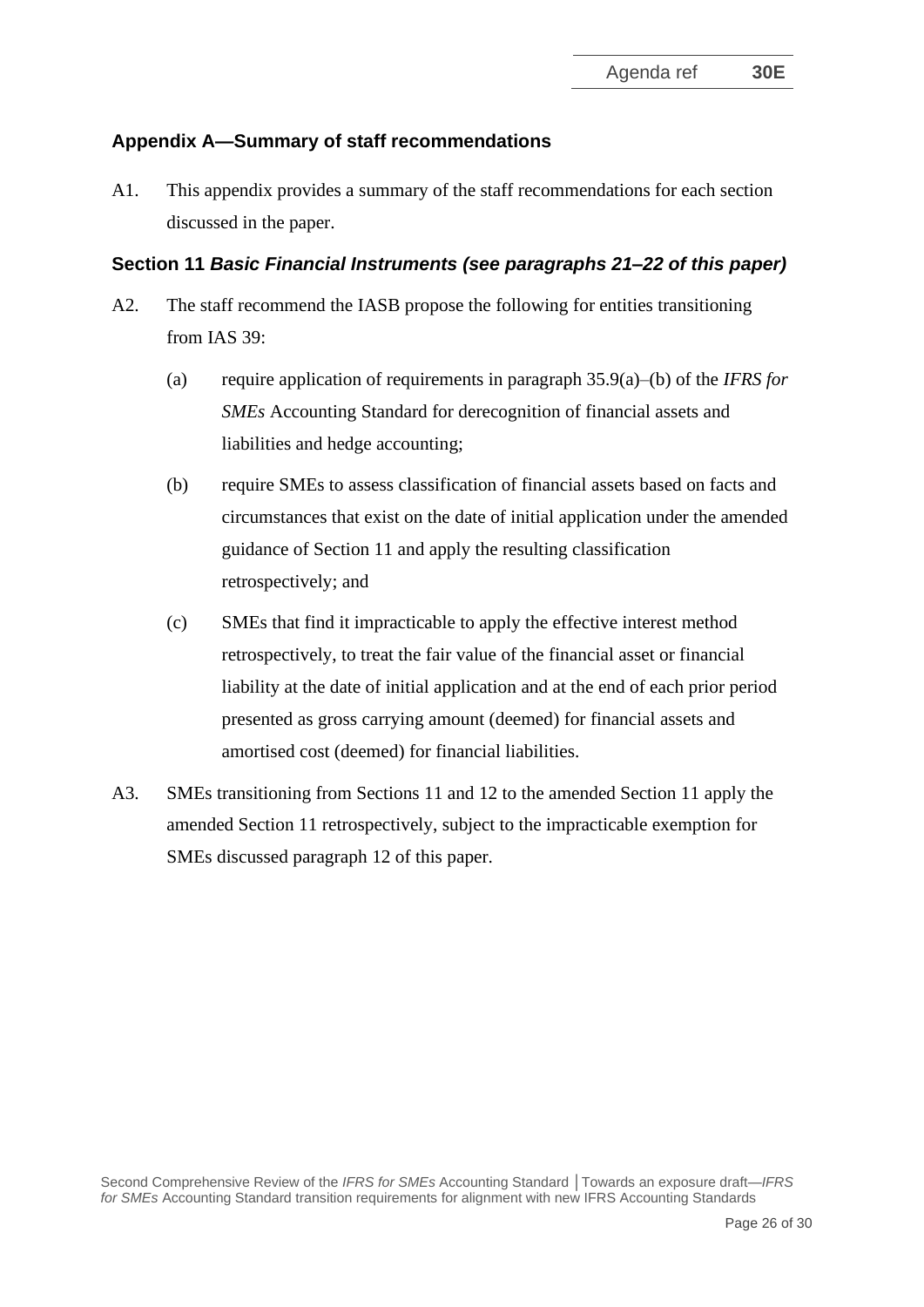# **Section 9** *Consolidated and Separate Financial Statements (see paragraphs [33–](#page-11-0)[35](#page-12-0) of this paper)*

- A4. The staff recommend the IASB propose the same transition requirements and relief that were provided for IFRS 10 as follows:
	- (a) SMEs would not be required to make adjustments at the date of initial application of the amended Section 9 for either:
		- (i) investees that would be consolidated both before and after the initial application of the amended Section 9; or
		- (ii) investees that would not be consolidated both before and after initial application of amended Section 9.
	- (b) if initial application of the amended Section 9 results in consolidating an investee not previously consolidated:
		- (i) SMEs shall measure the assets, liabilities and non-controlling interests (including goodwill, if the investee is a business) as if the investees had been consolidated from the date control was obtained;
		- (ii) if the application of the requirements in paragraph  $33(b)(i)$  of this paper is impracticable, SMEs shall make adjustments from the earliest period doing such adjustments is practicable, which could also be the year of initial application.
	- (c) if initial application of the revised requirements results in no longer consolidating an investee previously consolidated:
		- (i) SMEs will apply the applicable requirements of *IFRS for SMEs* Accounting Standard retrospectively with the difference in carrying amounts adjusted in equity; and
		- (ii) if the application of the requirements in paragraph  $33(c)(i)$  of this paper is impracticable, SMEs shall make such adjustments from the earliest period doing such adjustments is practicable, which could also be the year of initial application.
	- (d) an SME would be required to disclose quantitative impact for each financial statement line item affected for the annual period immediately preceding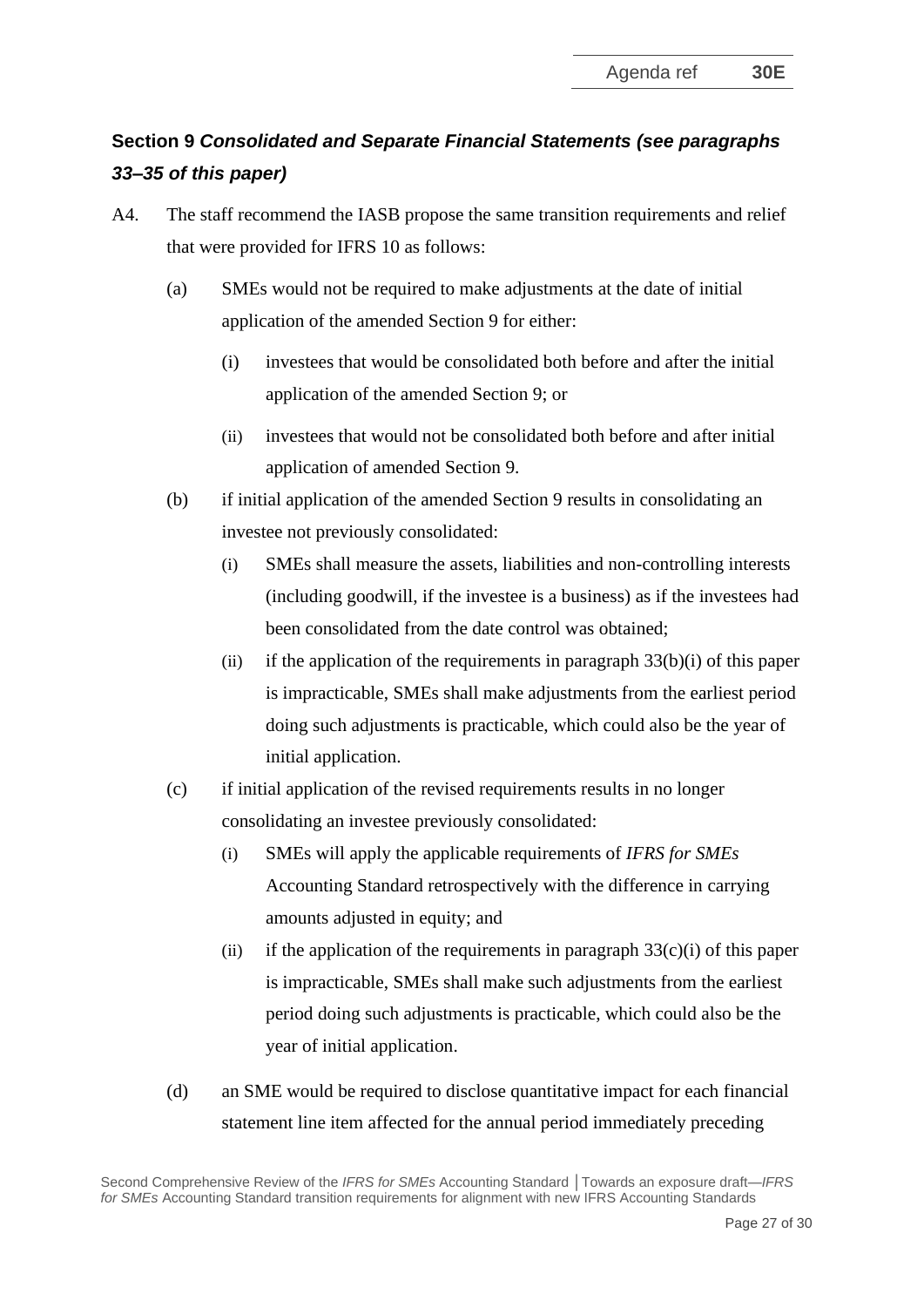the date of initial application and not the current or earlier comparative periods (disclosure required by paragraph 10.13(b) of the *IFRS for SMEs* Accounting Standard).

- A5. The staff recommend that the IASB add a transition requirement for when all the following conditions apply
	- (a) SMEs deconsolidate investees previously consolidated;
	- (b) SMEs start accounting for the investees as associates applying the cost model; and
	- (c) it is impracticable to determine the cost of the original purchase.
- A6. The staff recommend that when these conditions apply, the IASB allow SMEs to measure the investment at deemed cost, being either:
	- (a) fair value at the date of initial application of the amended Section 9; or
	- (b) aggregate of the carrying amounts at the date of initial application of the amended Section 9 of the assets and liabilities, including goodwill, that SMEs had previously consolidated.

# **Section 15** *Investments in Joint Ventures (see paragraphs [39](#page-14-1)[–41](#page-14-0) of this paper)*

- A7. The amendments to Section 15 to be proposed are unlikely to result in SMEs being required to change the accounting method applied to their interests in joint ventures. Consequently, most of the transition reliefs in IFRS 11 are not needed for SMEs.
- A8. The staff recommend the IASB require retrospective application of amended Section 15 applying paragraph 10.11(c) of the *IFRS for SMEs* Accounting Standard.
- A9. Further the staff recommend the IASB limit the transition disclosures for SMEs by requiring SMEs to disclose the quantitative impact for each financial statement line item affected for the annual period immediately preceding the date of initial application and not the current or earlier comparative periods, regardless of how many years of comparatives are presented (disclosure required by paragraph 10.13(b) of the *IFRS for SMEs* Accounting Standard).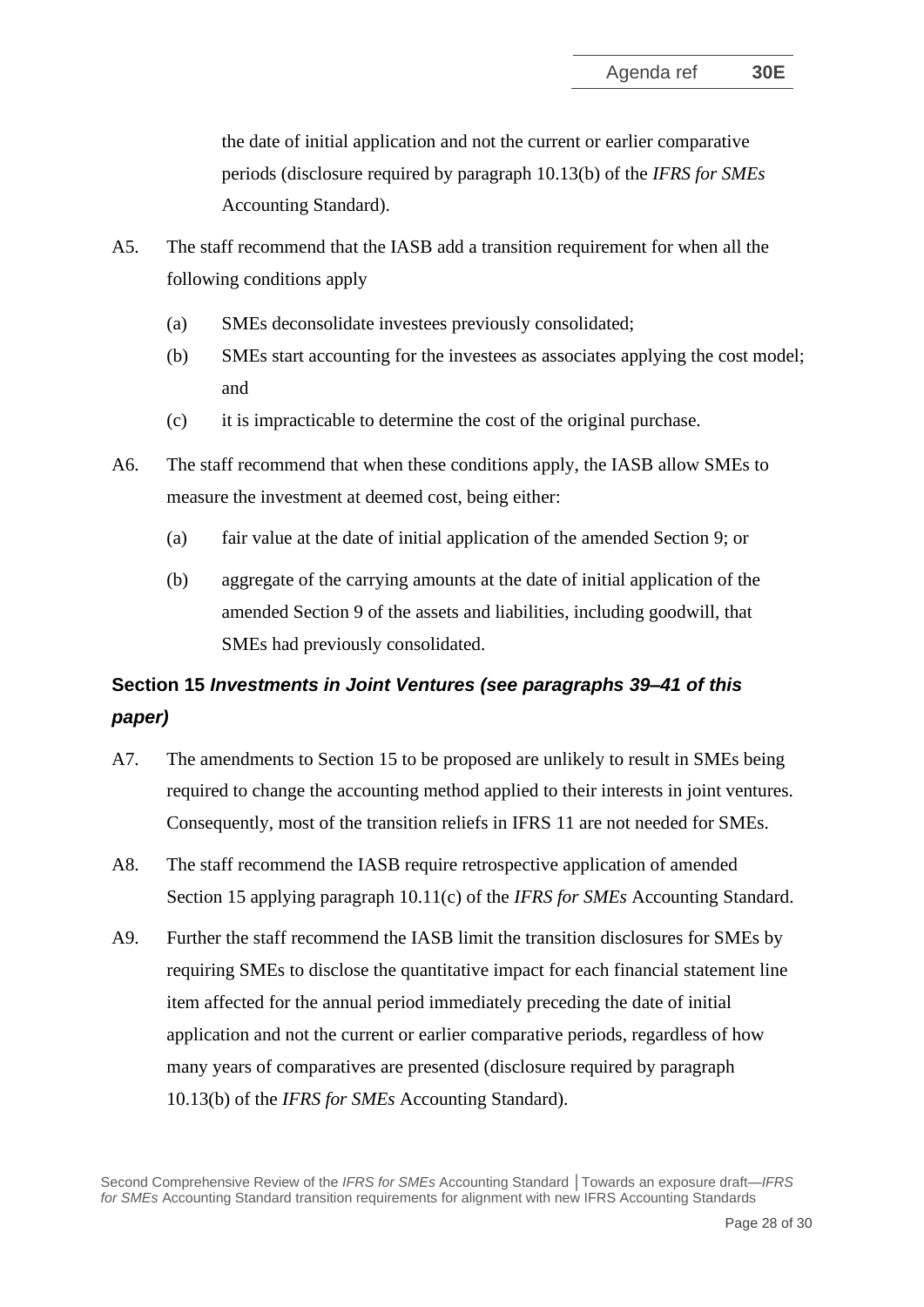## **Section 19** *Business Combinations and Goodwill* **(see paragraph [44](#page-16-0) of this paper)**

- A10. For the amendments to Section 19 to be proposed, as set out in paragraph [42](#page-15-0) of this paper, the staff recommend the IASB propose the same transition requirements as those developed for IFRS 3—so that:
	- (a) the amended Section 19 shall be applied prospectively to business combinations for which the acquisition date is on or after the beginning of the first annual reporting period in which the Exposure Draft of the Third Edition of the *IFRS for SMEs* Accounting Standard applies.
	- (b) assets and liabilities that arose from business combinations whose acquisition dates precede the application of the amended Section 19 should not be adjusted.
	- (c) contingent consideration balances arising from business combinations, whose acquisition dates preceded the date when an entity first applied the amended Section 19, shall not be adjusted upon first application of the amended Section 19. Instead, an entity shall account for these balances using specific transition requirements as set out in paragraphs 65A–65D of IFRS 3.

## **Section 23** *Revenue* **(see paragraph [63](#page-22-0) of this paper)**

- A11. The staff recommend the IASB propose the following transition requirements:
	- (a) SMEs should be permitted to apply the revised Section 23 using either of the following methods:
		- (i) retrospectively to each prior reporting period presented, using the same practical expedients in IFRS 15; or
		- (ii) prospectively to contracts that begin after the date of initial application (ie permit SME to continue with their current revenue recognition policy for contracts in progress at the date of initial application).